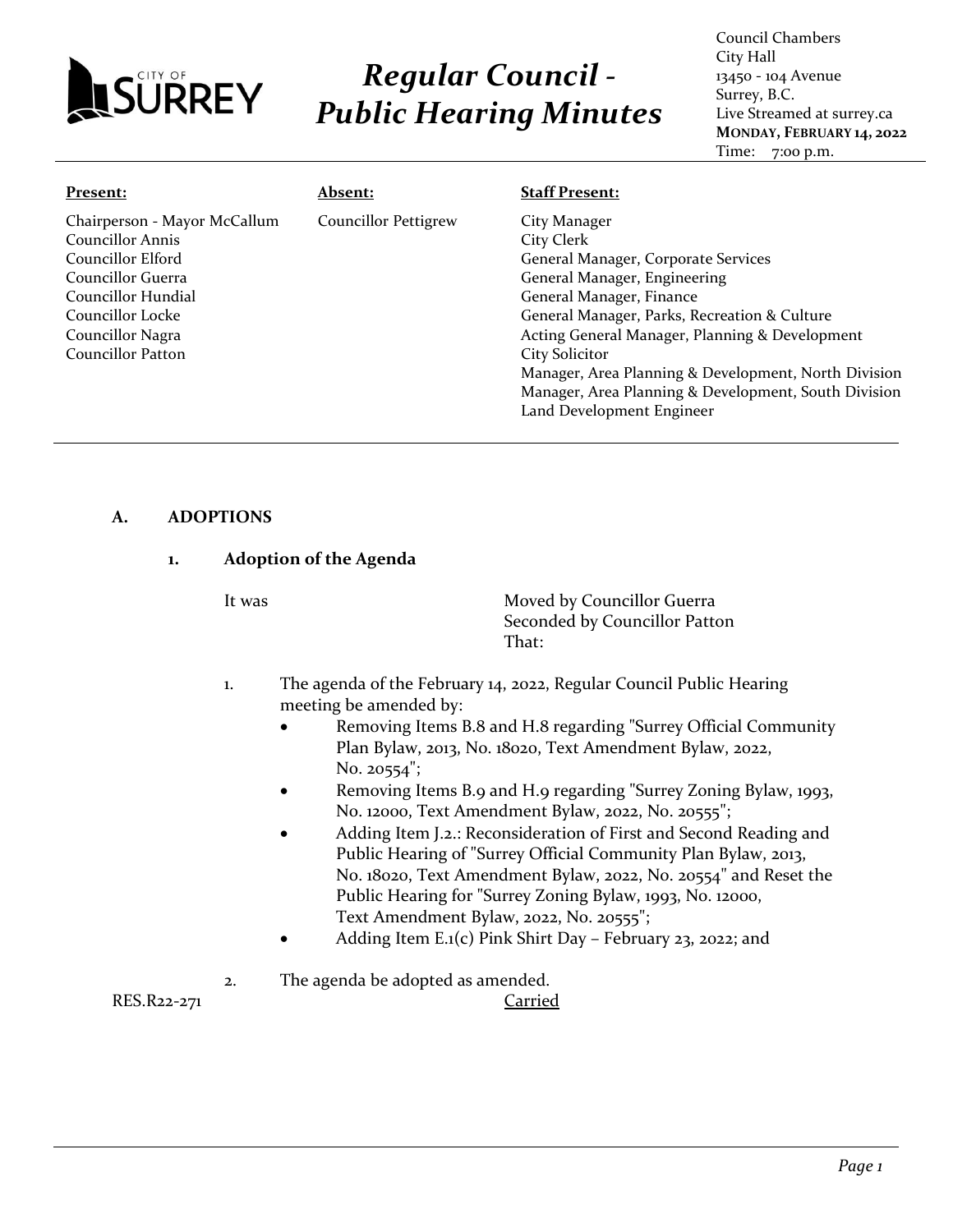| 2.          | <b>Adoption of the Minutes</b> |                                                                                                                   |                                                                                                                                                                                     |
|-------------|--------------------------------|-------------------------------------------------------------------------------------------------------------------|-------------------------------------------------------------------------------------------------------------------------------------------------------------------------------------|
| RES.R22-272 | a.                             | Council-in-Committee - January 17, 2022<br>It was                                                                 | Moved by Councillor Guerra<br>Seconded by Councillor Patton<br>That the minutes of the<br>Council-in-Committee meeting held on January 17, 2022, be received.<br>Carried            |
| RES.R22-273 | b.                             | Council-in-Committee - January 31, 2022<br>It was                                                                 | Moved by Councillor Guerra<br>Seconded by Councillor Patton<br>That the minutes of the<br>Council-in-Committee meeting held on January 31, 2022, be received.<br>Carried            |
| RES.R22-274 | c.                             | Regular Council - Land Use - January 31, 2022<br>It was<br>Land Use meeting held on January 31, 2022, be adopted. | Moved by Councillor Guerra<br>Seconded by Councillor Patton<br>That the minutes of the Regular Council -<br>Carried                                                                 |
| RES.R22-275 | d.                             | Regular Council - Public Hearing - January 31, 2022<br>It was                                                     | Moved by Councillor Guerra<br>Seconded by Councillor Patton<br>That the minutes of the Regular Council -<br>Public Hearing meeting held on January 31, 2022, be adopted.<br>Carried |

The agenda was varied to address Item K.2 prior to the Public Hearing delegations.

#### **K. OTHER BUSINESS**

**2. Reconsideration of First and Second Reading and Public Hearing of "Surrey Official Community Plan Bylaw, 2013, No. 18020, Text Amendment Bylaw, 2022, No. 20554" and Reset the Public Hearing for "Surrey Zoning Bylaw, 1993, No. 12000, Text Amendment Bylaw, 2022, No. 20555"**

The Mayor brought forward Bylaw No. 20554 for reconsideration of First and Second reading and reset the Public Hearing for March 7, 2022.

Councillor Patton announced that with an abundance of caution and with the information that she had at the time, she recused herself from participating and voting on this item when it came forward at the January 31, 2022, meeting. Since then, Councillor Patton has received additional information and is able to participate and vote in relation to this matter.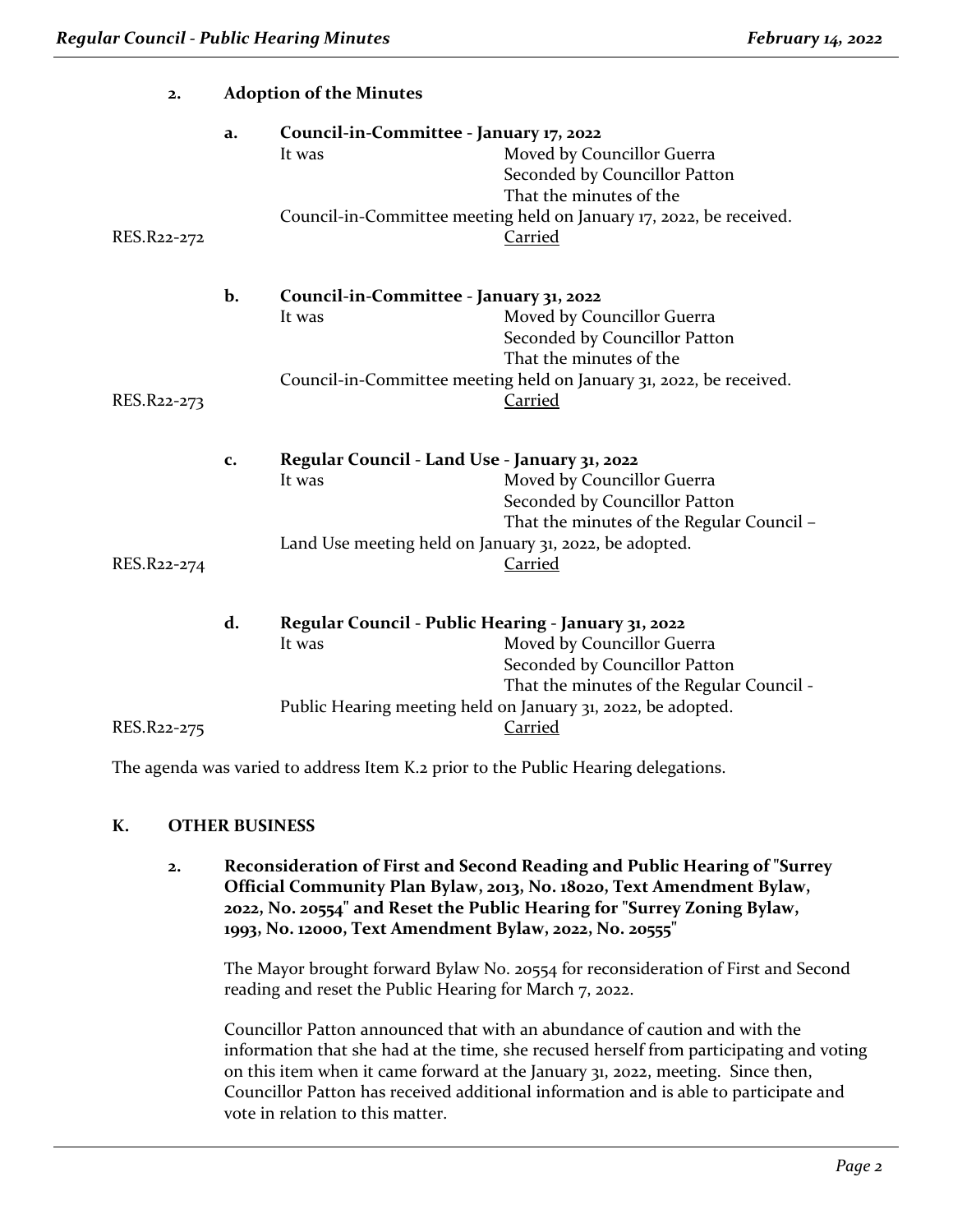|             | "Surrey Official Community Plan Bylaw, 2013, No. 18020, Text Amendment Bylaw,<br>2022, No. 20554"                                                                                           |                                                                                                                                                                                                                                                                                                                                            |  |
|-------------|---------------------------------------------------------------------------------------------------------------------------------------------------------------------------------------------|--------------------------------------------------------------------------------------------------------------------------------------------------------------------------------------------------------------------------------------------------------------------------------------------------------------------------------------------|--|
|             | 3900-20-20554 - Regulatory Text Amendment                                                                                                                                                   | A bylaw to redesignate properties in the Semiahmoo Town Centre Plan to define future land<br>uses that the City will consider over time to guide future growth. In addition, Figures 4, 15,<br>42 and 63 are updated to identify the boundaries of the Semiahmoo Town Centre.                                                              |  |
|             | It was                                                                                                                                                                                      | Moved by Councillor Guerra<br>Seconded by Councillor Patton                                                                                                                                                                                                                                                                                |  |
| RES.R22-276 |                                                                                                                                                                                             | That "Surrey Official Community Plan Bylaw,<br>2013, No. 18020, Text Amendment Bylaw, 2022, No. 20554" pass its first reading.<br><b>Carried</b><br>With Councillors Annis, Hundial and Locke opposed.                                                                                                                                     |  |
|             | The said Bylaw was then read for the second time.                                                                                                                                           |                                                                                                                                                                                                                                                                                                                                            |  |
|             | It was                                                                                                                                                                                      | Moved by Councillor Guerra<br>Seconded by Councillor Patton<br>That "Surrey Official Community Plan Bylaw,                                                                                                                                                                                                                                 |  |
| RES.R22-277 |                                                                                                                                                                                             | 2013, No. 18020, Text Amendment Bylaw, 2022, No. 20554" pass its second reading.<br>Carried<br>With Councillors Annis, Hundial and Locke opposed.                                                                                                                                                                                          |  |
|             | It was then                                                                                                                                                                                 | Moved by Councillor Guerra<br>Seconded by Councillor Patton                                                                                                                                                                                                                                                                                |  |
| RES.R22-278 | That the Public Hearing on "Surrey Official<br>Community Plan Bylaw, 2013, No. 18020, Text Amendment Bylaw, 2022, No. 20554"<br>be held at City Hall on Monday, March 7, 2022, at 7:00 p.m. |                                                                                                                                                                                                                                                                                                                                            |  |
|             |                                                                                                                                                                                             | <b>Carried</b><br>With Councillors Annis, Hundial and Locke opposed.                                                                                                                                                                                                                                                                       |  |
|             | 3900-20-20555 - Regulatory Text Amendment<br>the density bonus concept.                                                                                                                     | "Surrey Zoning Bylaw, 1993, No. 12000, Text Amendment Bylaw, 2022, No. 20555"<br>A bylaw to amend Schedule D to update the Semiahmoo Town Centre area map, and<br>to insert a new plan area in Schedule G of the Zoning Bylaw to reflect the community<br>amenity contributions payable in the Semiahmoo Town Centre Plan area, based upon |  |
|             | The Mayor brought Bylaw No. 20555 forward to reset the Public Hearing for March 7, 2022.                                                                                                    |                                                                                                                                                                                                                                                                                                                                            |  |
|             | It was then                                                                                                                                                                                 | Moved by Councillor Guerra<br>Seconded by Councillor Patton<br>That the Public Hearing on "Surrey Zoning                                                                                                                                                                                                                                   |  |
| RES.R22-279 | Hall on Monday, March 7, 2022, at 7:00 p.m.                                                                                                                                                 | Bylaw, 1993, No. 12000, Text Amendment Bylaw, 2022, No. 20555" be held at City<br><b>Carried</b><br>With Councillors Annis, Hundial and Locke opposed.                                                                                                                                                                                     |  |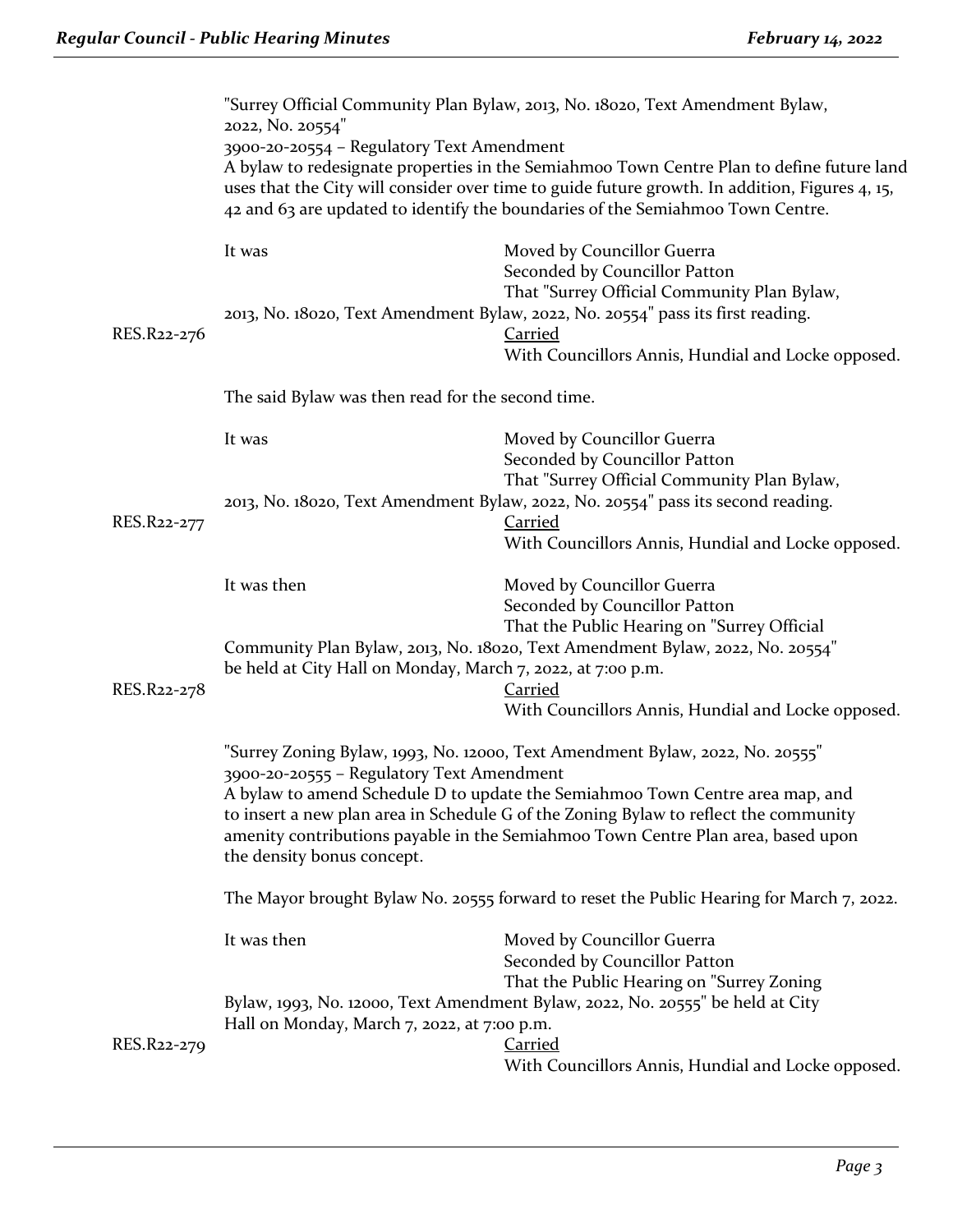# **B. DELEGATIONS - PUBLIC HEARING**

**1. "Surrey Official Community Plan Bylaw, 2013, No. 18020, Amendment Bylaw, 2022, No. 20565" "Surrey Comprehensive Development Zone 42 (CD 42), Bylaw, 2022, No. 20566" Application No. 7919-0347-00**

| <b>CIVIC ADDRESS:</b> | 6611 - 152A Street                                                                                                                                                                                                                                                                                                                                                                                                                                                                 |
|-----------------------|------------------------------------------------------------------------------------------------------------------------------------------------------------------------------------------------------------------------------------------------------------------------------------------------------------------------------------------------------------------------------------------------------------------------------------------------------------------------------------|
| APPLICANT:            | Owner: Empire Park Inc.<br>Agent: DF Architecture Inc. (Jessie Arora)                                                                                                                                                                                                                                                                                                                                                                                                              |
| PURPOSE:              | The applicant is seeking amendment to the Official<br>Community Plan, Table 7a: Land Use Designation Exceptions<br>by adding a site specific permission to allow a density up to<br>1.3 FAR. The applicant also proposes to rezone the subject site<br>from Comprehensive Development Zone (CD Bylaw No. 17404)<br>to a new Comprehensive Development Zone in order to permit<br>the development of a 3,919 square metre business park<br>building with accessory commercial uses. |

The Notice of the Public Hearing was read by the City Clerk.

D. Jack, Surrey Environmental Partners: The delegation spoke to the proposed greenway, removal of trees on the subject site and tree replanting schedule.

Written submissions were received as follows:

- Email dated February 7, 2022, R. Landale expressing opposition for the proposal citing trees, parks, and Green City Fund.
- Submission dated February 13, 2022, A. Davalos expressing support for the proposal.
- **2. "Surrey Comprehensive Development Zone 41 (CD 41), Bylaw, 2021, No. 20571" Application No. 7920-0206-00**

| <b>CIVIC ADDRESS:</b> | 13454 - 95 Avenue (13452 – 95 Avenue); 13460 and 13474 - 95 Avenue                                                                                                                                                                                               |
|-----------------------|------------------------------------------------------------------------------------------------------------------------------------------------------------------------------------------------------------------------------------------------------------------|
| <b>APPLICANT:</b>     | Owner: 1277005 B.C. Ltd. (Director Information: Luc Gosselin)<br>Agent: Whitetail Homes Ltd. (Luc Gosselin)                                                                                                                                                      |
| PURPOSE:              | The applicant is requesting to rezone the site from Single Family<br>Residential Zone to Comprehensive Development Zone in order<br>to permit the development of a 6-storey apartment building<br>consisting of approximately 129 dwelling units in City Centre. |

The Notice of the Public Hearing was read by the City Clerk.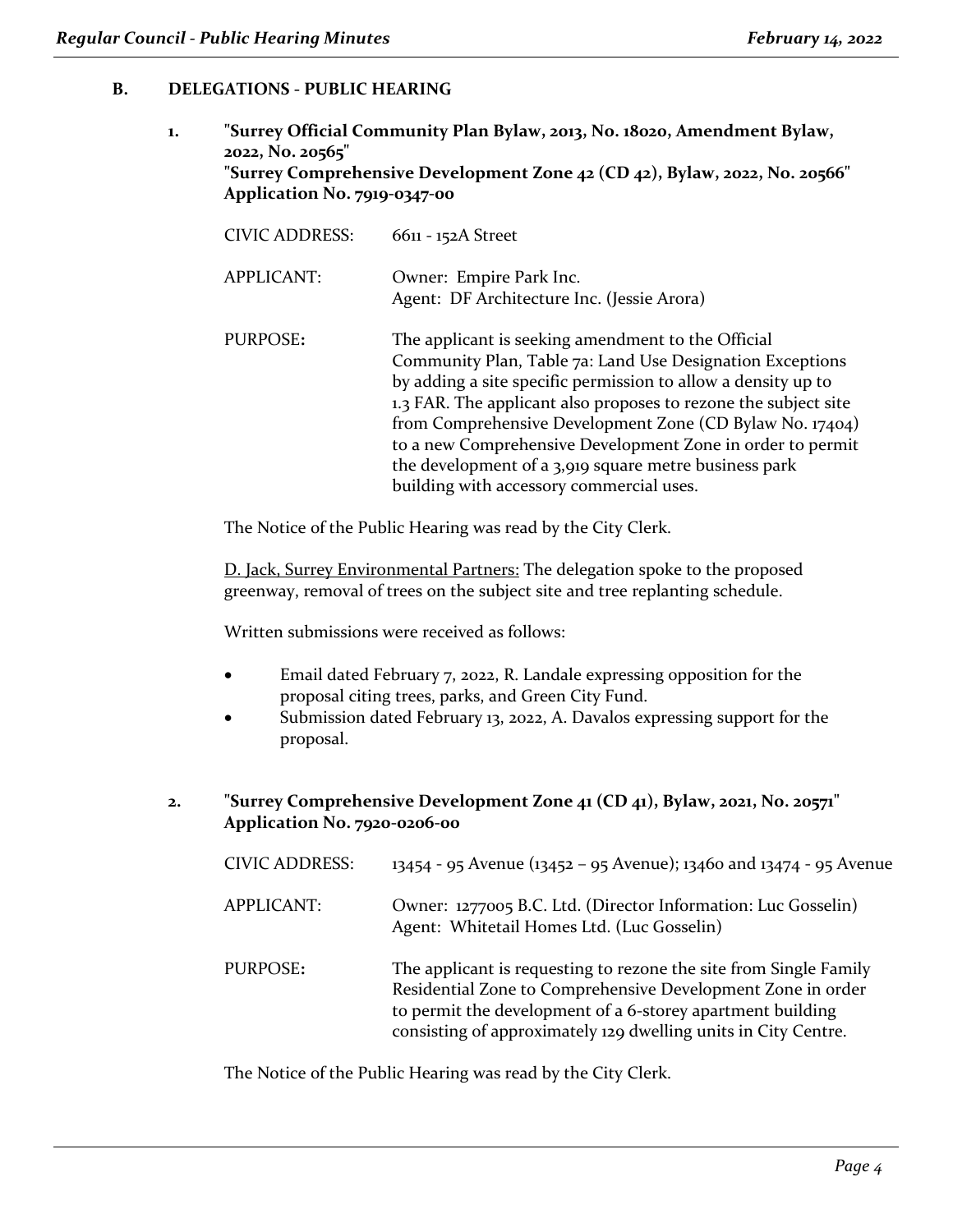D. Jack, Surrey Environmental Partners: The delegation spoke to the removal of trees on the subject site, tree replanting schedule and lack of planting proposed for the flat roof.

Written submissions were received as follows:

- Email dated February 7, 2022, R. Landale expressing opposition for the proposal citing trees, density, traffic, and Green City Fund.
- **3. "Surrey Zoning Bylaw, 1993, No. 12000, Amendment Bylaw, 2022, No. 20572" Application No. 7921-0116-00**

| <b>CIVIC ADDRESS:</b> | 16628 - 88 Avenue                                                                                                                                                                                                                           |
|-----------------------|---------------------------------------------------------------------------------------------------------------------------------------------------------------------------------------------------------------------------------------------|
| <b>APPLICANT:</b>     | Owners: J. Sekhon, K. Sekhon, P. Sekhon, R. Sekhon, G. Sidhu<br>Agent: Coastland Engineering & Surveying Ltd. (Mike Helle)                                                                                                                  |
| PURPOSE:              | The applicant is requesting to rezone the site from<br>Comprehensive Development Zone (Bylaw No. 11829) to<br>Quarter Acre Residential Zone in order to subdivide the<br>subject site into two quarter acre single-family residential lots. |

The Notice of the Public Hearing was read by the City Clerk.

D. Jack, Surrey Environmental Partners: The delegation spoke to the proposed buffer area and proximity to the 168 Street greenway.

Written submissions were received as follows:

- Email dated February 7, 2022, R. Landale expressing opposition for the proposal citing trees.
- **4. "Surrey Zoning Bylaw, 1993, No. 12000, Amendment Bylaw, 2011, No. 17377, Amendment Bylaw, 2015, No. 18399, Amendment Bylaw, 2015, No. 18514, Amendment Bylaw, 2022, No. 20570" Application No. 7922-0003-00**

| <b>CIVIC ADDRESS:</b> | 18810 - 72 Avenue                                                                                                                                                                                |
|-----------------------|--------------------------------------------------------------------------------------------------------------------------------------------------------------------------------------------------|
| <b>APPLICANT:</b>     | Owner: 1283941 B.C. Ltd. (Director Information: Tilak R Arora,<br>Renu B Arora)<br>Agent: Tattbratz by: Disa Raven (Disa Raven Mills)                                                            |
| PURPOSE:              | The applicant is seeking to amend Comprehensive Development<br>By-law No. 17377, as amended in order to permit a tattoo studio<br>in an existing building with retail, office, and service uses. |

The Notice of the Public Hearing was read by the City Clerk.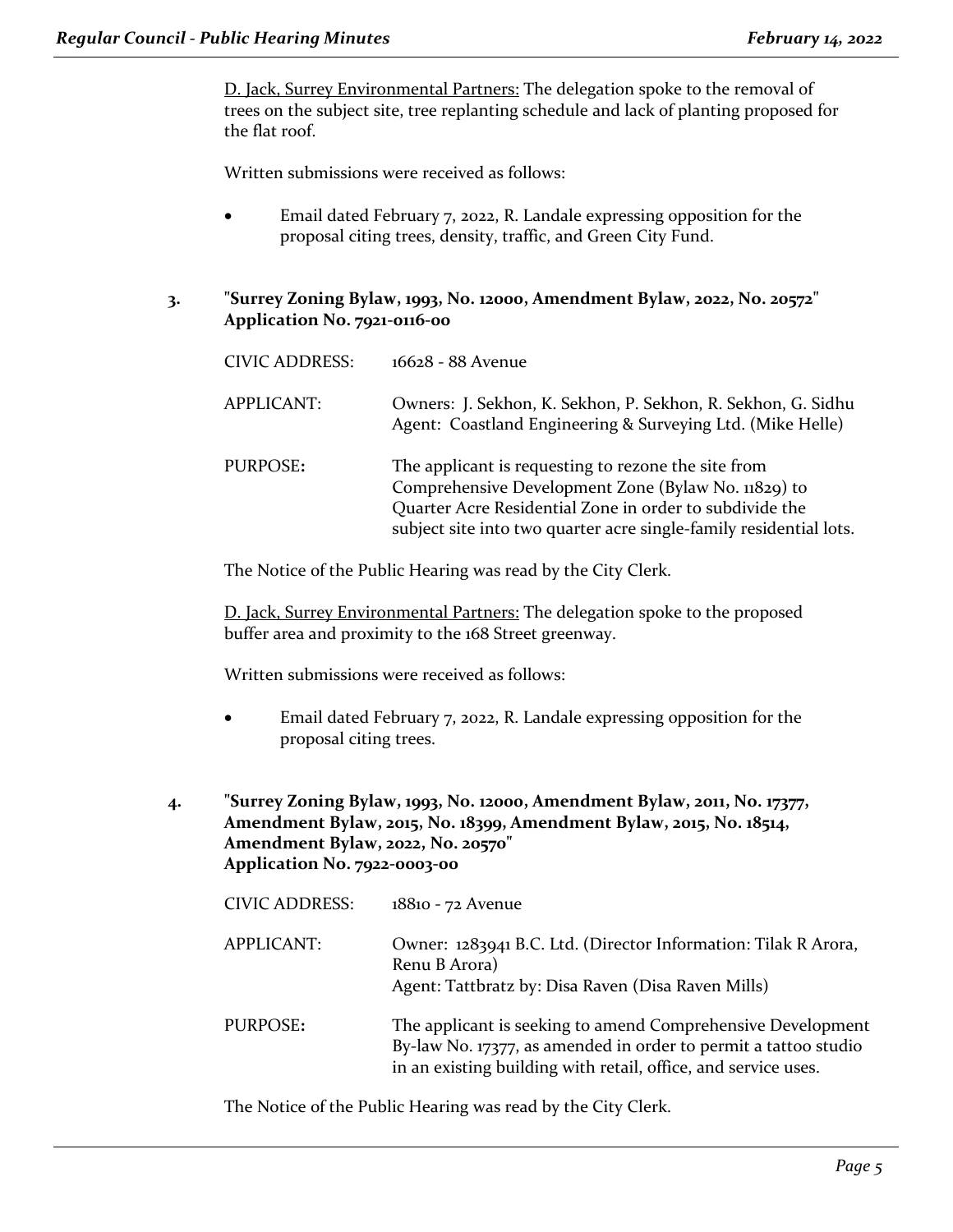C. Jacques, Clayton Heights: The delegation spoke in support of the proposal citing benefits of tattoo artists to the local economy and community.

Written submissions were received as follows:

- Email dated February 7, 2022, R. Landale expressing support for the proposal.
- Email dated February 8, 2022, H. Harteveld expressing support for the proposal.
- Email dated February 4, 2022, J. Griffiths expressing support for the proposal.
- Submission dated February 4, 2022, S. Oh expressing opposition for the proposal citing education environment.
- Submission dated February 9, 2022, F. Zadeh expressing opposition for the proposal.
- Email dated February 9, 2022, K. Dumond expressing support for the proposal.
- Submission dated February 13, 2022, A. Baldwin expressing support for the proposal.
- Submission dated February 13, 2022, A. Belikov expressing support for the proposal.
- Submission dated February 14, 2022, A. Braaksma expressing support for the proposal.
- Submission dated February 14, 2022, A. Buble expressing support for the proposal.
- Submission dated February 13, 2022, A. Carriere expressing support for the proposal.
- Submission dated February 13, 2022, A. Carter expressing support for the proposal.
- Submission dated February 13, 2022, A. Hampton expressing support for the proposal
- Submission dated February 13, 2022, A. Hierden expressing support for the proposal.
- Submission dated February 13, 2022, A. Jull expressing support for the proposal.
- Submission dated February 14, 2022, A. Kellert expressing support for the proposal.
- Submission dated February 13, 2022, A. Liebermann expressing support for the proposal.
- Submission dated February 13, 2022, A. Long expressing support for the proposal.
- Submission dated February 14, 2022, A. Messmer expressing support for the proposal.
- Submission dated February 14, 2022, A. Morrow expressing support for the proposal.
- Submission dated February 14, 2022, A. Patterson expressing support for the proposal.
- Submission dated February 13, 2022, A. Phillips expressing support for the proposal.
- Submission dated February 14, 2022, A. Ramkay expressing support for the proposal.
- Submission dated February 13, 2022, A. Carter expressing support for the proposal.
- Submission dated February 14, 2022, A. Rego expressing support for the proposal.
- Submission dated February 13, 2022, A. Reierson expressing support for the proposal.
- Submission dated February 14, 2022, A. Reynolds expressing support for the proposal.
- Submission dated February 14, 2022, A. Robbie expressing support for the proposal.
- Submission dated February 13, 2022, A. Rogers expressing support for the proposal.
- Submission dated February 13, 2022, A. Saylor expressing support for the proposal.
- Submission dated February 14, 2022, A. Schumann expressing support for the proposal.
- Submission dated February 13, 2022, A. Stefan expressing support for the proposal.
- Submission dated February 13, 2022, A. Valli expressing support for the proposal.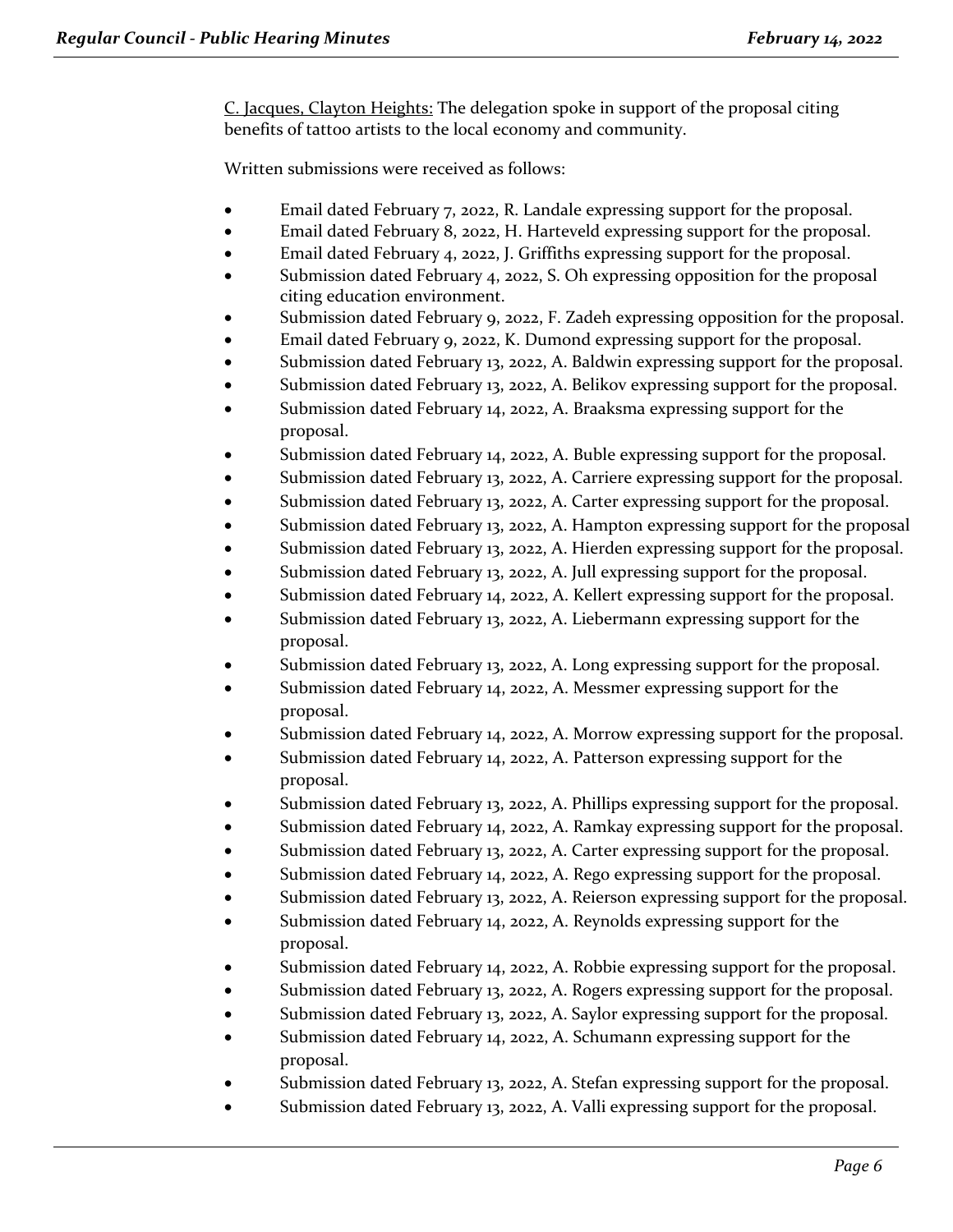- Submission dated February 13, 2022, B. Baldwin expressing support for the proposal
- Submission dated February 13, 2022, B. Bandura expressing support for the proposal.
- Submission dated February 13, 2022, B. Bolognese expressing support for the proposal.
- Submission dated February 14, 2022, B. Brow expressing support for the proposal.
- Submission dated February 13, 2022, B. Brown expressing support for the proposal.
- Submission dated February 13, 2022, B. Decarie expressing support for the proposal.
- Submission dated February 13, 2022, B. Graham expressing support for the proposal.
- Submission dated February 13, 2022, B. Haubrich expressing support for the proposal.
- Submission dated February 14, 2022, B. Kavanagh expressing support for the proposal.
- Submission dated February 13, 2022, B. Lepsoe expressing support for the proposal.
- Submission dated February 13, 2022, B. Reyes expressing support for the proposal.
- Submission dated February 14, 2022, B. Sheridan expressing support for the proposal.
- Submission dated February 14, 2022, B. Stephens expressing support for the proposal.
- Submission dated February 14, 2022, B. Velzen expressing support for the proposal.
- Submission dated February 14, 2022, B. Mendel expressing support for the proposal.
- Submission dated February 13, 2022, C. Beck expressing support for the proposal.
- Submission dated February 14, 2022, C. Bliss expressing support for the proposal.
- Submission dated February 13, 2022, C. Elrick expressing support for the proposal.
- Submission dated February 14, 2022, C. Evan expressing support for the proposal.
- Submission dated February 13, 2022, C. Fay expressing support for the proposal.
- Submission dated February 13, 2022, C. Heard expressing support for the proposal.
- Submission dated February 13, 2022, C. Homeniuk expressing support for the proposal.
- Submission dated February 13, 2022, C. Jacques expressing support for the proposal.
- Submission dated February 13, 2022, C. Koenig expressing support for the proposal.
- Submission dated February 13, 2022, C. Leeson expressing support for the proposal.
- Submission dated February 14, 2022, C. Mate expressing support for the proposal.
- Submission dated February 13, 2022, C. Robinson expressing support for the proposal.
- Submission dated February 14, 2022, C. Ruiz expressing support for the proposal.
- Submission dated February 13, 2022, C. Sawatzky expressing support for the proposal.
- Submission dated February 13, 2022, C. Stratis expressing support for the proposal.
- Submission dated February 14, 2022, C. Tayler expressing support for the proposal.
- Submission dated February 13, 2022, C. Wass expressing support for the proposal.
- Submission dated February 14, 2022, C. Wilfer expressing support for the proposal.
- Submission dated February 14, 2022, D. Griffith expressing support for the proposal.
- Submission dated February 14, 2022, D. Hodder expressing support for the proposal.
- Submission dated February 14, 2022, D. Kohuch expressing support for the proposal.
- Submission dated February 14, 2022, D. Macdonald expressing support for the proposal.
- Submission dated February 13, 2022, D. McNaught expressing support for the proposal.
- Submission dated February 14, 2022, D. Siemens expressing support for the proposal.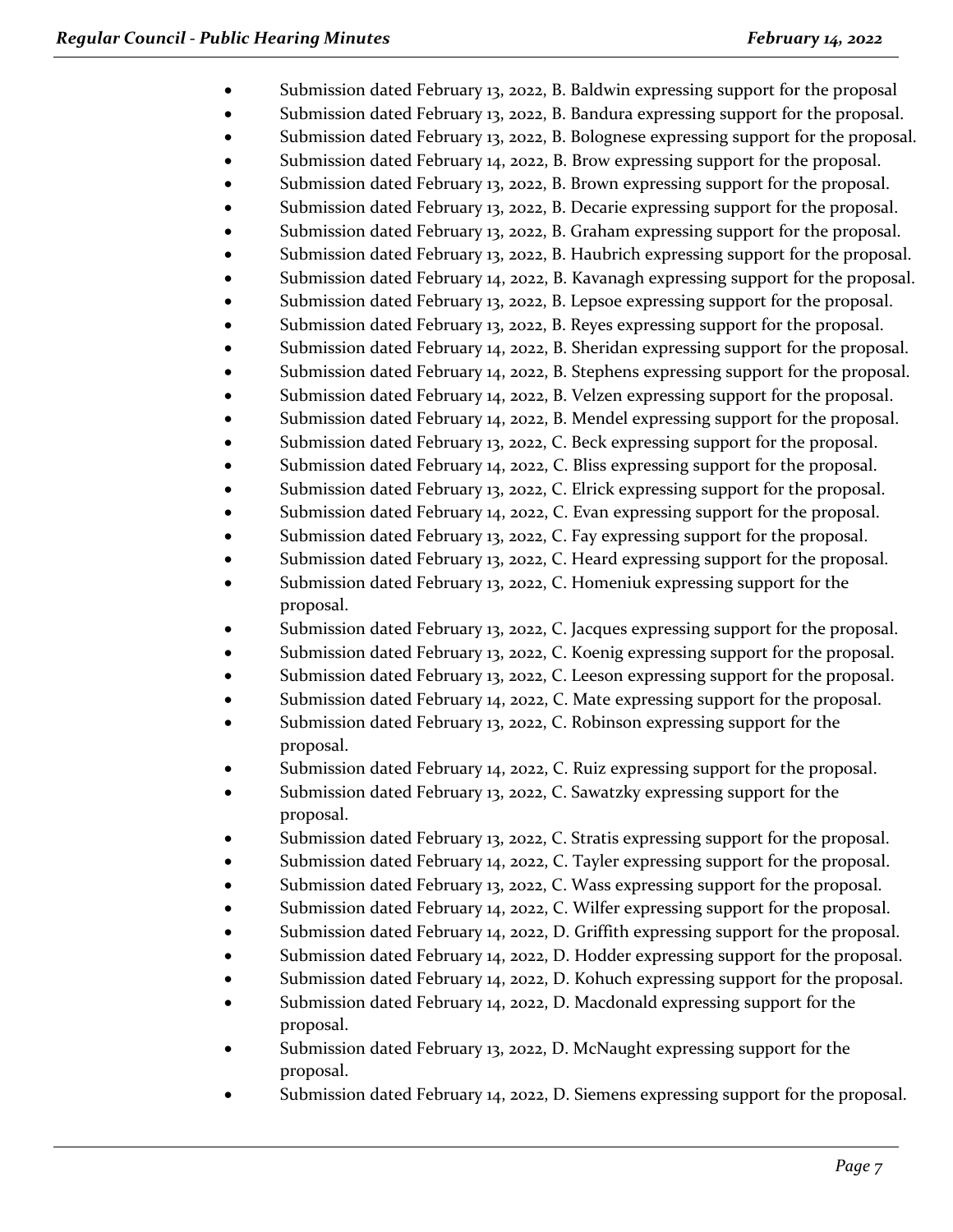- Submission dated February 13, 2022, D. West expressing support for the proposal.
- Submission dated February 14, 2022, E. Burns expressing support for the proposal.
- Submission dated February 14, 2022, E. Coelho expressing support for the proposal.
- Submission dated February 13, 2022, E. Felber expressing support for the proposal.
- Submission dated February 13, 2022, E. Grey expressing support for the proposal.
- Submission dated February 14, 2022, E. Guttridge expressing support for the proposal.
- Submission dated February 13, 2022, E. Lewis expressing support for the proposal.
- Submission dated February 13, 2022, E. Reid expressing support for the proposal.
- Submission dated February 13, 2022, E. York expressing support for the proposal.
- Submission dated February 13, 2022, G. Teesdale expressing support for the proposal.
- Submission dated February 13, 2022, G. Thomas expressing support for the proposal.
- Submission dated February 13, 2022, H. Deans expressing support for the proposal.
- Submission dated February 13, 2022, H. Dhaliwal expressing support for the proposal.
- Submission dated February 14, 2022, H. Gregorchuk expressing support for the proposal.
- Submission dated February 14, 2022, H. Iglic expressing support for the proposal.
- Submission dated February 13, 2022, H. Samsom expressing support for the proposal.
- Submission dated February 13, 2022, J. Bantugon expressing support for the proposal.
- Submission dated February 13, 2022, J. Bourne expressing support for the proposal.
- Submission dated February 13, 2022, J. Bradford expressing support for the proposal.
- Submission dated February 13, 2022, J. Bridge expressing support for the proposal.
- Submission dated February 14, 2022, J. Broda expressing support for the proposal.
- Submission dated February 13, 2022, J. Butler expressing support for the proposal.
- Submission dated February 14, 2022, J. Campbell expressing support for the proposal.
- Submission dated February 13, 2022, J. Eastwood expressing support for the proposal.
- Submission dated February 13, 2022, J. Edgecombe expressing support for the proposal.
- Submission dated February 13, 2022, J. Hasanen expressing support for the proposal.
- Submission dated February 13, 2022, J. Horel expressing support for the proposal.
- Submission dated February 13, 2022, J. Jones expressing support for the proposal.
- Submission dated February 13, 2022, J. Lockhart expressing support for the proposal.
- Submission dated February 13, 2022, J. Lynch expressing support for the proposal.
- Submission dated February 13, 2022, J. Macdonald expressing support for the proposal.
- Submission dated February 13, 2022, J. Mayr expressing support for the proposal.
- Submission dated February 13, 2022, J. Nguyen expressing support for the proposal.
- Submission dated February 13, 2022, J. Schonwetter expressing support for the proposal.
- Submission dated February 14, 2022, J. So expressing support for the proposal.
- Submission dated February 13, 2022, J. Stewart expressing support for the proposal.
- Submission dated February 13, 2022, J. Sturrock expressing support for the proposal.
- Submission dated February 14, 2022, J. Tyssen expressing support for the proposal.
- Submission dated February 14, 2022, J. Vliet expressing support for the proposal.
- Submission dated February 13, 2022, J. Wong expressing support for the proposal.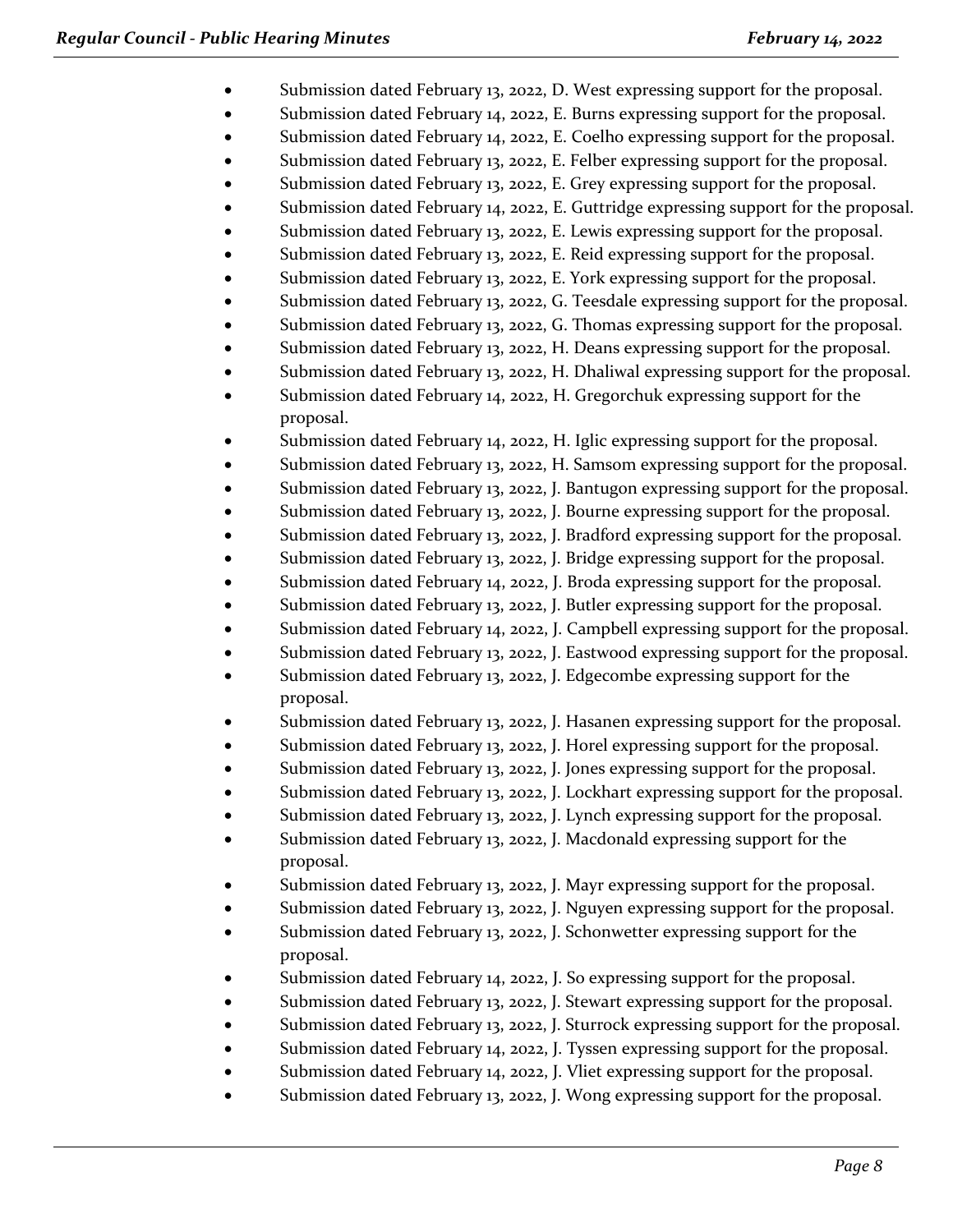- Submission dated February 14, 2022, J. Young expressing support for the proposal.
- Submission dated February 13, 2022, K. Hnatik expressing support for the proposal.
- Submission dated February 14, 2022, K. L'Heureux expressing support for the proposal.
- Submission dated February 13, 2022, K. Banks expressing support for the proposal.
- Submission dated February 13, 2022, K. Barnbrook expressing support for the proposal.
- Submission dated February 13, 2022, K. Cabico expressing support for the proposal.
- Submission dated February 14, 2022, K. Cartlidge expressing support for the proposal.
- Submission dated February 14, 2022, K. Chhokar expressing opposition for the proposal.
- Submission dated February 13, 2022, K. Clayden expressing support for the proposal.
- Submission dated February 13, 2022, K. Coates expressing support for the proposal.
- Submission dated February 13, 2022, K. Dimery expressing support for the proposal.
- Submission dated February 13, 2022, K. Fanzega expressing support for the proposal.
- Submission dated February 13, 2022, K. Flather expressing support for the proposal.
- Submission dated February 13, 2022, K. Foster expressing support for the proposal.
- Submission dated February 13, 2022, K. Gagno expressing support for the proposal.
- Submission dated February 13, 2022, K. Gould expressing support for the proposal.
- Submission dated February 13, 2022, K. Harvey expressing support for the proposal.
- Submission dated February 13, 2022, K. Hutchison expressing support for the proposal.
- Submission dated February 13, 2022, K. Jahn expressing support for the proposal.
- Submission dated February 13, 2022, K. King expressing support for the proposal.
- Submission dated February 14, 2022, K. Kunic expressing support for the proposal.
- Submission dated February 14, 2022, K. Lawson expressing support for the proposal.
- Submission dated February 13, 2022, K. Liebermann expressing support for the proposal.
- Submission dated February 13, 2022, K. Maihara expressing support for the proposal.
- Submission dated February 13, 2022, K. Martino expressing support for the proposal.
- Submission dated February 14, 2022, K. Meade expressing support for the proposal.
- Submission dated February 13, 2022, K. Ordonez expressing support for the proposal.
- Submission dated February 13, 2022, K. Purewal expressing support for the proposal.
- Submission dated February 13, 2022, K. Radil expressing support for the proposal.
- Submission dated February 13, 2022, K. Sharpe expressing support for the proposal.
- Submission dated February 13, 2022, K. Smith expressing support for the proposal.
- Submission dated February 13, 2022, K. Teesdale expressing support for the proposal.
- Submission dated February 13, 2022, K. Thomson expressing support for the proposal.
- Submission dated February 14, 2022, K. Torres expressing support for the proposal.
- Submission dated February 14, 2022, K. Winkel expressing support for the proposal.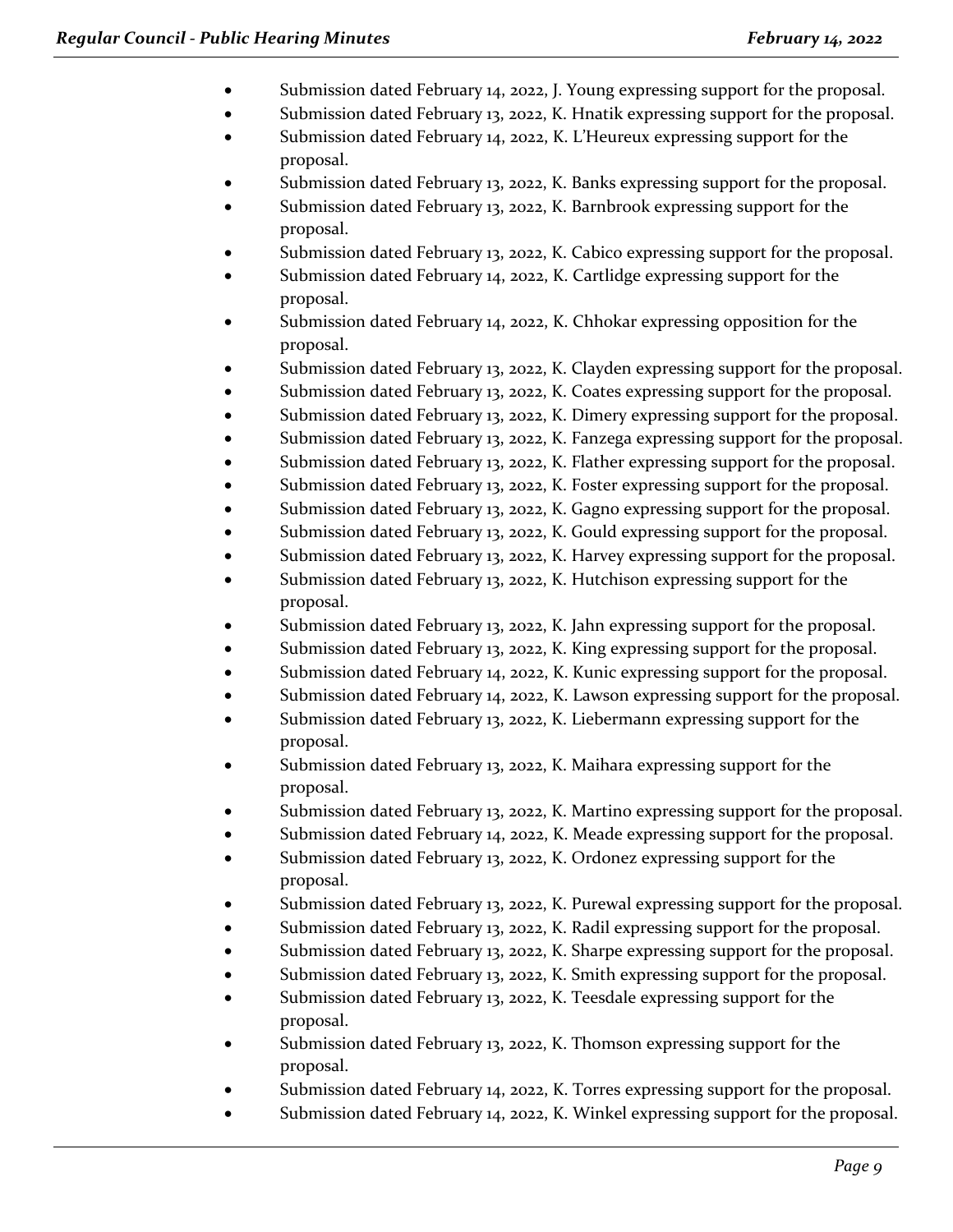- Submission dated February 14, 2022, K. York expressing support for the proposal.
- Submission dated February 13, 2022, K. Zenyk expressing support for the proposal.
- Submission dated February 13, 2022, L. Lawless expressing support for the proposal.
- Submission dated February 14, 2022, L. Bartole expressing support for the proposal.
- Submission dated February 13, 2022, L. Stephens expressing support for the proposal.
- Submission dated February 13, 2022, L. Coates expressing support for the proposal.
- Submission dated February 13, 2022, L. Fay expressing support for the proposal.
- Submission dated February 13, 2022, L. Herridge expressing support for the proposal.
- Submission dated February 13, 2022, L. Keller expressing support for the proposal.
- Submission dated February 13, 2022, L. Lindsay expressing support for the proposal.
- Submission dated February 14, 2022, L. Shantz expressing support for the proposal.
- Submission dated February 14, 2022, L. Stephens expressing support for the proposal.
- Submission dated February 13, 2022, M. Beck expressing support for the proposal.
- Submission dated February 14, 2022, M. Cagandahan expressing support for the proposal.
- Submission dated February 13, 2022, M. Corapi expressing support for the proposal.
- Submission dated February 13, 2022, M. Diffner expressing support for the proposal.
- Submission dated February 13, 2022, M. Douglas expressing support for the proposal.
- Submission dated February 13, 2022, M. Earland expressing support for the proposal.
- Submission dated February 13, 2022, M. Fleischer expressing support for the proposal.
- Submission dated February 13, 2022, M. Fleming expressing support for the proposal.
- Submission dated February 13, 2022, M. Gracey expressing support for the proposal.
- Submission dated February 13, 2022, M. Grealy expressing support for the proposal.
- Submission dated February 13, 2022, M. Johnson expressing support for the proposal.
- Submission dated February 13, 2022, M. Llanes expressing support for the proposal.
- Submission dated February 14, 2022, M. Long expressing support for the proposal.
- Submission dated February 14, 2022, M. Lundgren expressing support for the proposal.
- Submission dated February 14, 2022, M. Macdonald expressing support for the proposal.
- Submission dated February 14, 2022, M. Martin expressing support for the proposal.
- Submission dated February 13, 2022, M. McCain expressing support for the proposal.
- Submission dated February 13, 2022, M. McCardell expressing support for the proposal.
- Submission dated February 14, 2022, M. McManus expressing support for the proposal.
- Submission dated February 13, 2022, M. Peragine expressing support for the proposal.
- Submission dated February 13, 2022, M. Radil expressing support for the proposal.
- Submission dated February 14, 2022, M. Spittle expressing support for the proposal.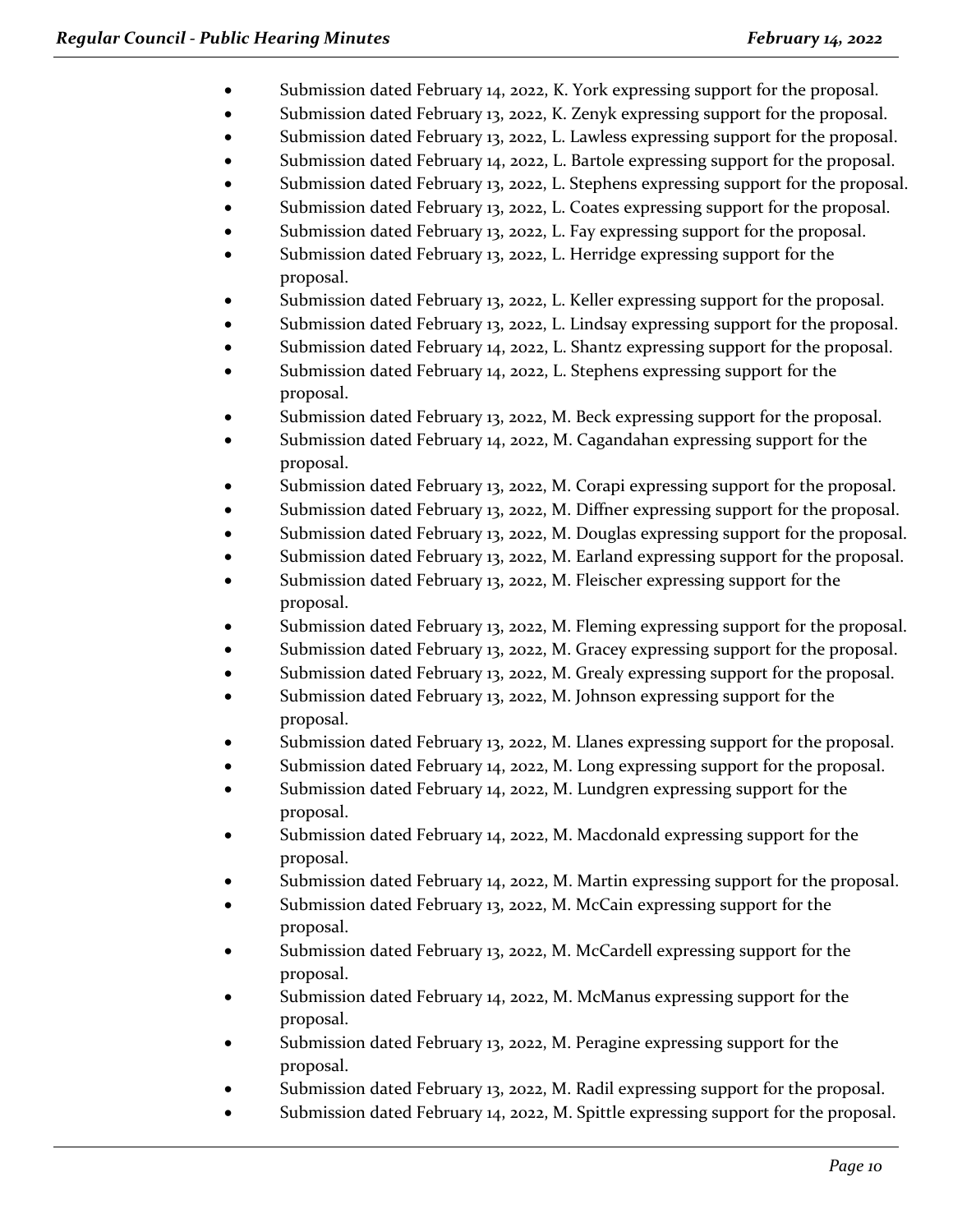- Submission dated February 14, 2022, M. Tremblay expressing support for the proposal.
- Submission dated February 13, 2022, M. Walters expressing support for the proposal.
- Submission dated February 14, 2022, N. Ali expressing support for the proposal.
- Submission dated February 13, 2022, N. Dunbar expressing support for the proposal.
- Submission dated February 13, 2022, N. Geib expressing support for the proposal.
- Submission dated February 14, 2022, N. Gollner expressing support for the proposal.
- Submission dated February 13, 2022, N. Gracie expressing support for the proposal.
- Submission dated February 14, 2022, N. Lintott expressing support for the proposal.
- Submission dated February 13, 2022, N. Strobiki expressing support for the proposal.
- Submission dated February 13, 2022, N. Thompson expressing support for the proposal.
- Submission dated February 13, 2022, O. Evans expressing support for the proposal.
- Submission dated February 14, 2022, P. Ardon expressing support for the proposal.
- Submission dated February 13, 2022, P. Koch expressing support for the proposal.
- Submission dated February 13, 2022, P. Lazarowich expressing support for the proposal.
- Submission dated February 13, 2022, P. Stratis expressing support for the proposal.
- Submission dated February 13, 2022, R. Dial expressing support for the proposal.
- Submission dated February 13, 2022, R. Difluri expressing support for the proposal.
- Submission dated February 13, 2022, R. Grant expressing support for the proposal.
- Submission dated February 13, 2022, R. Kilby expressing support for the proposal.
- Submission dated February 14, 2022, R. Lessard expressing support for the proposal.
- Submission dated February 13, 2022, R. Smith expressing support for the proposal.
- Submission dated February 14, 2022, R. Warburton expressing support for the proposal.
- Submission dated February 14, 2022, R. Zenyk expressing support for the proposal.
- Submission dated February 14, 2022, S. Arthur expressing support for the proposal.
- Submission dated February 13, 2022, S. Bamford expressing support for the proposal.
- Submission dated February 14, 2022, S. Chichak expressing support for the proposal.
- Submission dated February 14, 2022, S. Easterbrook expressing support for the proposal.
- Submission dated February 13, 2022, S. Filotto expressing support for the proposal.
- Submission dated February 13, 2022, S. Homeniuk expressing support for the proposal.
- Submission dated February 13, 2022, S. Kerpan expressing support for the proposal.
- Submission dated February 14, 2022, S. Ladd expressing support for the proposal.
- Submission dated February 13, 2022, S. Macdonald expressing support for the proposal.
- Submission dated February 13, 2022, S. McCormack expressing support for the proposal.
- Submission dated February 13, 2022, S. Neer expressing support for the proposal.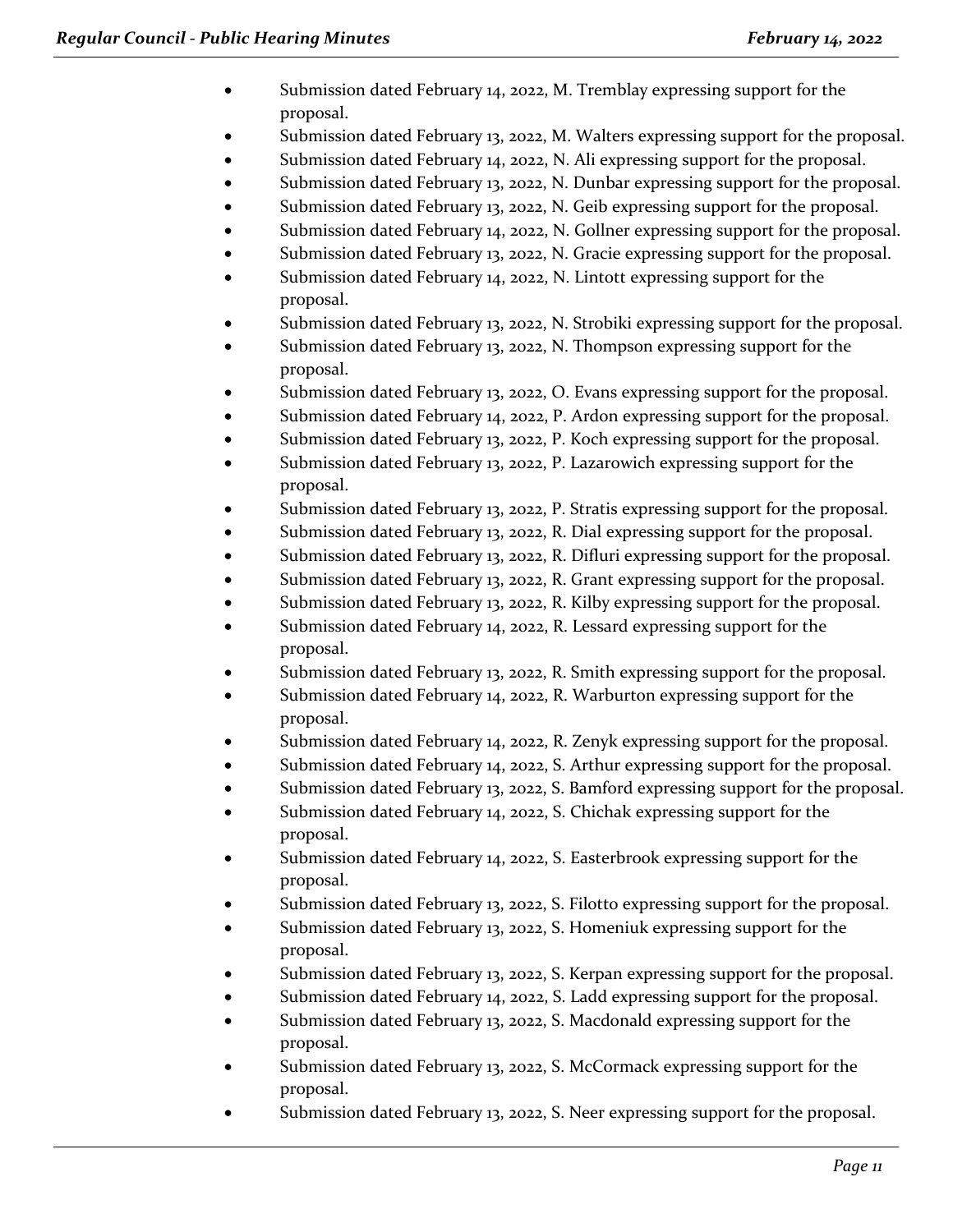- Submission dated February 13, 2022, S. Patterson expressing support for the proposal.
- Submission dated February 13, 2022, S. Perrier-Prevost expressing support for the proposal.
- Submission dated February 14, 2022, S. Pirs expressing support for the proposal.
- Submission dated February 13, 2022, S. Ribschester expressing support for the proposal.
- Submission dated February 14, 2022, S. Robinson expressing support for the proposal.
- Submission dated February 13, 2022, S. Rogers expressing support for the proposal.
- Submission dated February 14, 2022, S. Rouse expressing support for the proposal.
- Submission dated February 14, 2022, S. Sanderson expressing support for the proposal.
- Submission dated February 14, 2022, S. Soy expressing support for the proposal.
- Submission dated February 14, 2022, S. Thompson expressing support for the proposal.
- Submission dated February 14, 2022, S. Zagar expressing support for the proposal.
- Submission dated February 13, 2022, T. Baird expressing support for the proposal.
- Submission dated February 13, 2022, T. Bull expressing support for the proposal.
- Submission dated February 13, 2022, T. Caines expressing support for the proposal.
- Submission dated February 13, 2022, T. Darling expressing support for the proposal.
- Submission dated February 13, 2022, T. Elliott expressing support for the proposal.
- Submission dated February 13, 2022, T. Flello expressing support for the proposal.
- Submission dated February 14, 2022, T. Flora expressing support for the proposal.
- Submission dated February 13, 2022, T. Hancock expressing support for the proposal.
- Submission dated February 13, 2022, T. Jones expressing support for the proposal.
- Submission dated February 14, 2022, T. Mamalick expressing support for the proposal.
- Submission dated February 14, 2022, T. Mason expressing support for the proposal.
- Submission dated February 13, 2022, T. Neer expressing support for the proposal.
- Submission dated February 14, 2022, T. Nguyen expressing support for the proposal.
- Submission dated February 14, 2022, T. Nickles expressing support for the proposal.
- Submission dated February 13, 2022, T. Power expressing support for the proposal.
- Submission dated February 13, 2022, T. Reed expressing support for the proposal.
- Submission dated February 13, 2022, T. Sarai expressing support for the proposal.
- Submission dated February 13, 2022, T. Snowdon expressing support for the proposal.
- Submission dated February 13, 2022, T. Solberg expressing support for the proposal.
- Submission dated February 14, 2022, T. Steeves expressing support for the proposal.
- Submission dated February 13, 2022, T. Teunissen expressing support for the proposal.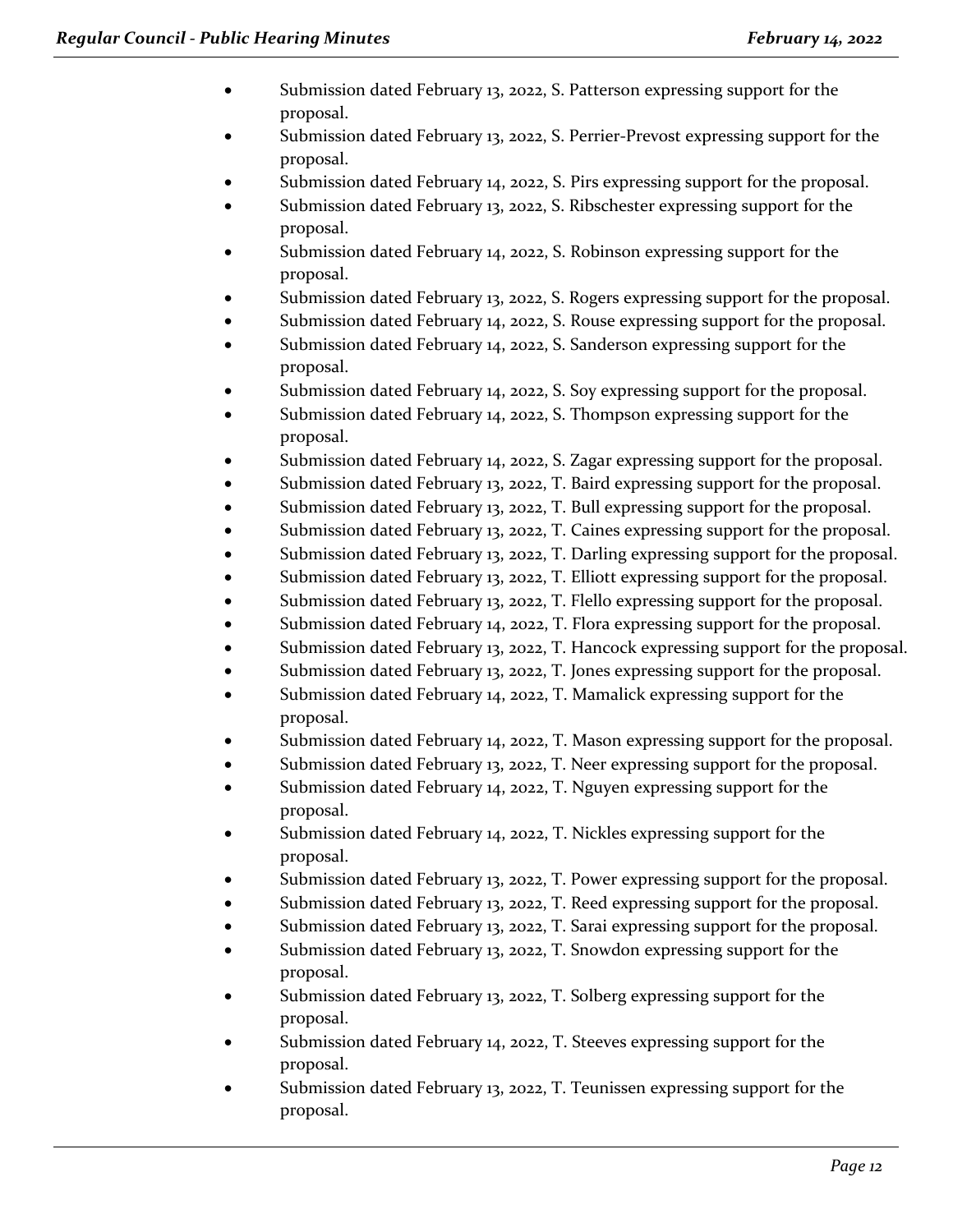- Submission dated February 13, 2022, T. Ulm expressing support for the proposal.
- Submission dated February 13, 2022, T. Volpe expressing support for the proposal.
- Submission dated February 14, 2022, V. Batchelor expressing support for the proposal.
- Submission dated February 13, 2022, V. Flavin expressing support for the proposal.
- Submission dated February 14, 2022, V. Lazarou expressing support for the proposal.
- Submission dated February 14, 2022, V. Lucarino expressing support for the proposal.
- Submission dated February 14, 2022, Z. Taff expressing support for the proposal.

#### **5. "Surrey Zoning Bylaw, 1993, No. 12000, Amendment Bylaw, 2022, No. 20568" Application No. 7921-0080-00**

| <b>CIVIC ADDRESS:</b> | 16708 and 16732 - 20 Avenue                                                                                                                                                                                                                                                                                                  |
|-----------------------|------------------------------------------------------------------------------------------------------------------------------------------------------------------------------------------------------------------------------------------------------------------------------------------------------------------------------|
| <b>APPLICANT:</b>     | Owners: D. Mackwood, L. Van Vliet, K. Waters, 1297581 B.C. Ltd.<br>(Director Information: Rajinder S Bhandall, Jaskirit Dhanju,<br>Jasjot S Mann, Jaspal S Saini)<br>Agent: Hub Engineering Inc. (Mike Kompter)                                                                                                              |
| PURPOSE:              | The applicant is requesting to rezone a portion of the site from<br>One-Acre Residential Zone to Single Family Residential (10)<br>Zone and another portion of the site from One-Acre Residential<br>Zone to Single Family Residential (13) Zone in order to subdivide<br>the subject site into 19 single-family small lots. |
|                       | In addition, the proposal includes a Development Variance<br>Permit to reduce the minimum lot depth of a Type II Corner<br>Lot from $24$ metres to $18$ metres for Lot 1, and to reduce the<br>minimum lot depth of a Type I Interior lot from 28 metres to<br>27.6 metres for Lot 2.                                        |

The Notice of the Public Hearing was read by the City Clerk.

D. Jack, Surrey Environmental Partners: The delegation spoke to the removal of trees on the subject site, tree replanting schedule and proximity to local parks and natural spaces.

Written submissions were received as follows:

• Email dated February 7, 2022, R. Landale expressing opposition for the proposal citing trees, affordability, traffic, and roads.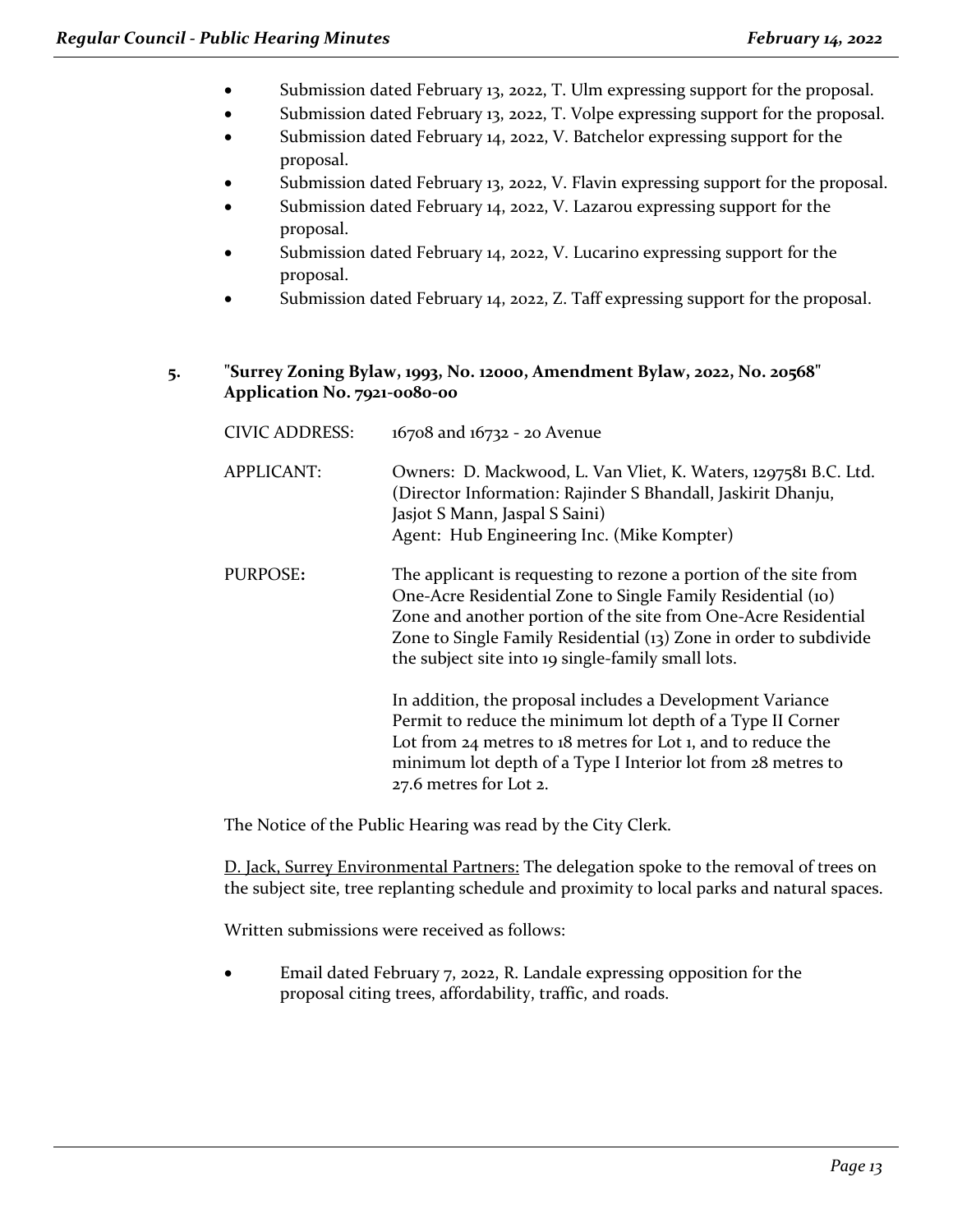**6. "Surrey Zoning Bylaw, 1993, No. 12000, Amendment Bylaw, 2022, No. 20569" Application No. 7920-0093-00**

| <b>CIVIC ADDRESS:</b> | 2874 - 194 Street                                                                                                                                                                                             |
|-----------------------|---------------------------------------------------------------------------------------------------------------------------------------------------------------------------------------------------------------|
| APPLICANT:            | Owner: Farrell Estates Ltd.<br>Agent: Pacific Land Group (Oleg Verbenkov)                                                                                                                                     |
| PURPOSE:              | The applicant is requesting to rezone the site from Intensive<br>Agriculture Zone to Business Park 1 Zone in order to permit the<br>development of a 10,013 square metre multi-tenant industrial<br>building. |

The Notice of the Public Hearing was read by the City Clerk.

D. Jack, Surrey Environmental Partners: The delegation spoke to the removal of trees on the subject site, tree replanting schedule and tree valuation.

Written submissions were received as follows:

• Email dated February 7, 2022, R. Landale expressing opposition for the proposal citing trees, Green City Fund, deforestation, Service Agreement fees, traffic, parking, and aquifers.

**7. "Surrey Official Community Plan Bylaw, 2013, No. 18020, Amendment Bylaw, 2022, No. 20573" "Surrey Comprehensive Development Zone 43 (CD 43), Bylaw, 2022, No. 20574" Application No. 7921-0018-00**

| <b>CIVIC ADDRESS:</b> | 1670, 1680 and 1690 - 154 Street                                                                                                                                                                                                                                                                                                                                                                      |
|-----------------------|-------------------------------------------------------------------------------------------------------------------------------------------------------------------------------------------------------------------------------------------------------------------------------------------------------------------------------------------------------------------------------------------------------|
| <b>APPLICANT:</b>     | Owner: Manorlane Properties (Semiahmoo) Inc.<br>Agent: DF Architecture Inc. (Jessie Arora)                                                                                                                                                                                                                                                                                                            |
| PURPOSE:              | The applicant is seeking an amendment to the Official<br>Community Plan, Figure 3: General Land Use Designation to<br>redesignate the site from Urban to Multiple Residential. The<br>applicant also proposes to rezone the subject site from Single<br>Family Residential Zone to Comprehensive Development Zone<br>in order to permit the development of a 5-storey, 62-unit<br>apartment building. |

The Notice of the Public Hearing was read by the City Clerk.

D. Jack, Surrey Environmental Partners: The delegation spoke to the removal of trees on the subject site and City trees near the site, tree replanting schedule, proximity to local parks and natural spaces, outdoor amenity area and lack of plantings on the flat roof.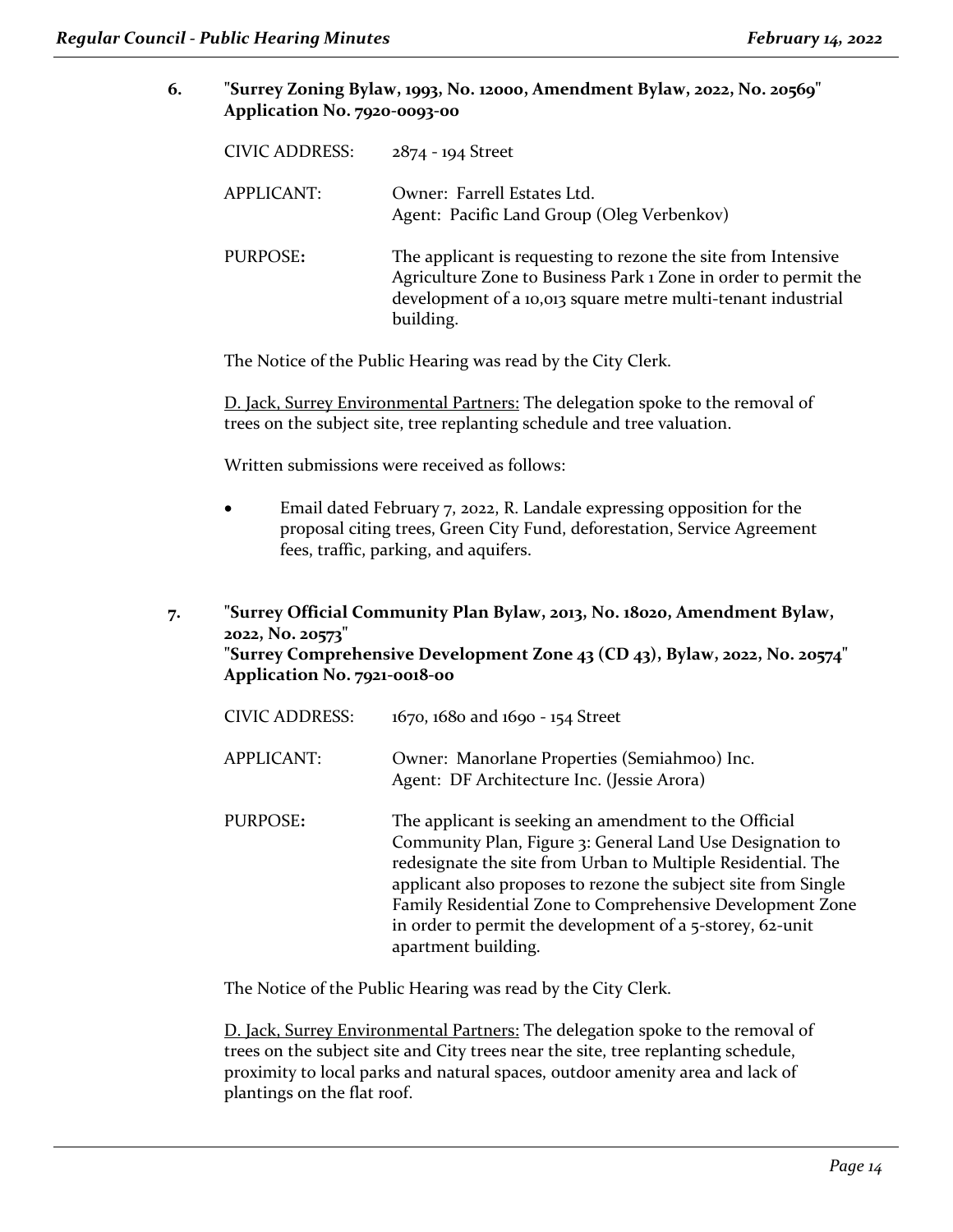Written submissions were received as follows:

- Email dated February 7, 2022, R. Landale expressing opposition for the proposal citing trees, traffic, parking, and parks.
- Submission dated February 8, 2022, R. Khaira expressing opposition for the proposal.
- Submission dated February 8, 2022, S. Khaira expressing opposition for the proposal.
- Submission dated February 9, 2022, R. Martins expressing support for the proposal.
- Email dated February 10, 2022, B. Combrink expressing opposition for the proposal citing highway ramps, traffic, schools, congestion, and infrastructure.
- Email dated February 14, 2022, C. Ewart expressing concerns for the proposal citing density.

#### **8. "Surrey Official Community Plan Bylaw, 2013, No. 18020, Text Amendment Bylaw, 2022, No. 20554" Corporate Report No. 2022-R025**

PURPOSE**:** A bylaw to redesignate properties in the Semiahmoo Town Centre Plan to define future land uses that the City will consider over time to guide future growth. In addition, Figures 4, 15, 42 and 63 are updated to identify the boundaries of the Semiahmoo Town Centre as described in Corporate Report 2022-R025.

This item was out of order.

- **9. "Surrey Zoning Bylaw, 1993, No. 12000, Text Amendment Bylaw, 2022, No. 20555" Corporate Report No. 2022-R025**
	- PURPOSE**:** A bylaw to amend Schedule D to update the Semiahmoo Town Centre area map, and to insert a new plan area in Schedule G of the Zoning Bylaw to reflect the community amenity contributions payable in the Semiahmoo Town Centre Plan area, based upon the density bonus concept as described in Corporate Report 2022-R025.

This item was out of order.

# **C. COMMITTEE REPORTS**

**1. Community Services Committee - November 24, 2022**

|             | It was                                                    | Moved by Councillor Guerra                 |
|-------------|-----------------------------------------------------------|--------------------------------------------|
|             |                                                           | Seconded by Councillor Patton              |
|             |                                                           | That the minutes of the Community Services |
|             | Committee meeting held on November 24, 2022, be received. |                                            |
| RES.R22-280 |                                                           | Carried                                    |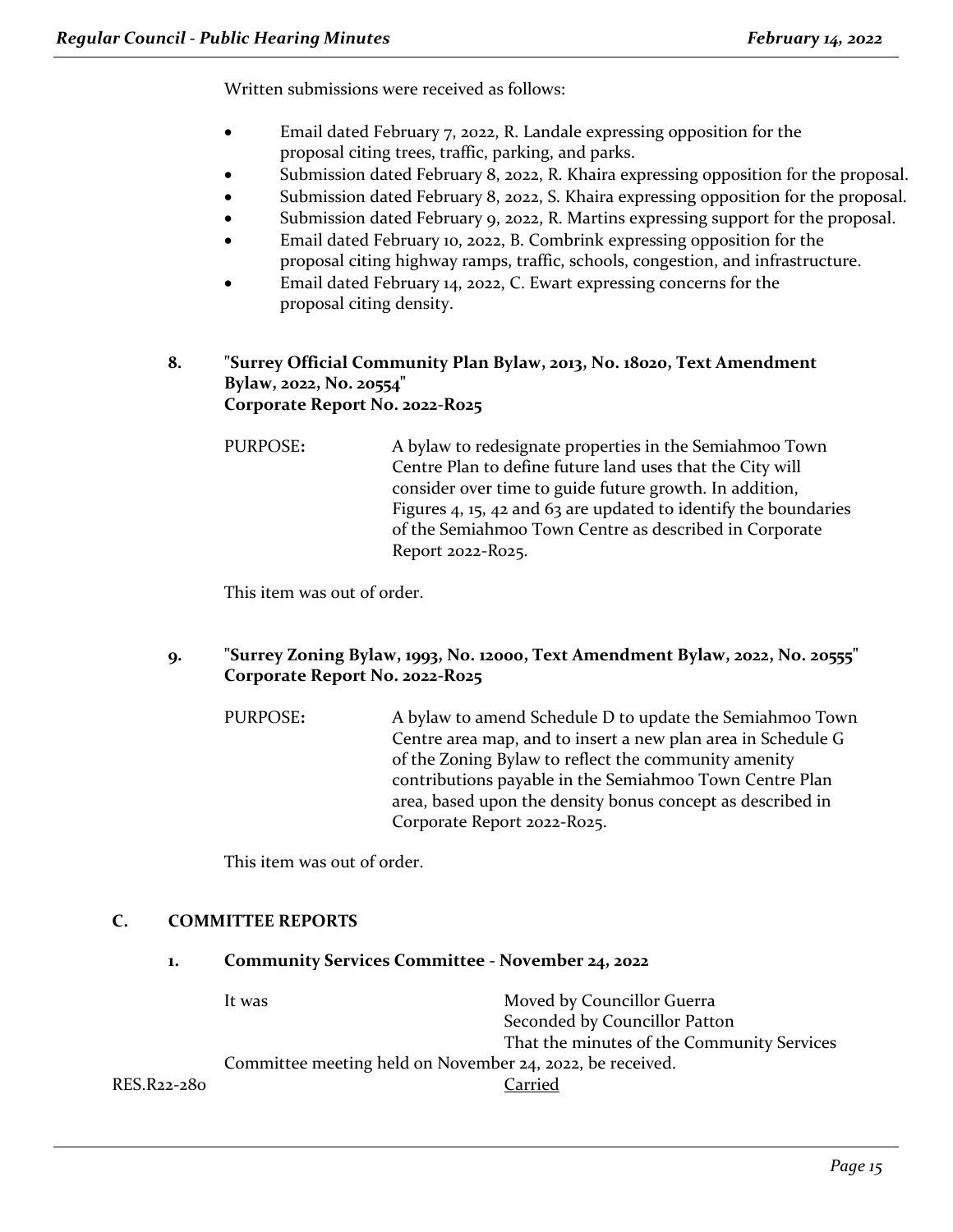| 2.                                    | Development Advisory Committee - January 11, 2022                             |                                                                                                                         |  |
|---------------------------------------|-------------------------------------------------------------------------------|-------------------------------------------------------------------------------------------------------------------------|--|
|                                       | It was                                                                        | Moved by Councillor Guerra<br>Seconded by Councillor Patton<br>That the minutes of the Development                      |  |
| RES.R22-281                           | Advisory Committee meeting held on January 11, 2022, be received.             | Carried                                                                                                                 |  |
| 3.                                    | Agriculture, Environment and Investment Advisory Committee - January 12, 2022 |                                                                                                                         |  |
|                                       | It was                                                                        | Moved by Councillor Guerra<br>Seconded by Councillor Patton                                                             |  |
|                                       | be received.                                                                  | That the minutes of the Agriculture,<br>Environment and Investment Advisory Committee meeting held on January 12, 2022, |  |
| RES.R22-282                           |                                                                               | Carried                                                                                                                 |  |
| D.<br><b>BOARD/COMMISSION REPORTS</b> |                                                                               |                                                                                                                         |  |
| 1.                                    | Surrey Heritage Advisory Commission - January 18, 2022                        |                                                                                                                         |  |
|                                       | It was                                                                        | Moved by Councillor Guerra<br>Seconded by Councillor Patton<br>That the minutes of the Surrey Heritage                  |  |
| RES.R22-283                           | Advisory Commission meeting held on January 18, 2022, be received.            | Carried                                                                                                                 |  |
| 2.                                    | Board of Variance - January 19, 2022                                          |                                                                                                                         |  |
|                                       | It was                                                                        | Moved by Councillor Guerra<br>Seconded by Councillor Patton<br>That the minutes of the Board of Variance                |  |
| RES.R22-284                           | meeting held on January 19, 2022, be received.                                | Carried                                                                                                                 |  |

# **E. MAYOR'S REPORT**

**1. Proclamations** File: 0630-02

Councillor Patton read the following proclamation:

(a) International Mother Language Day – February 21, 2022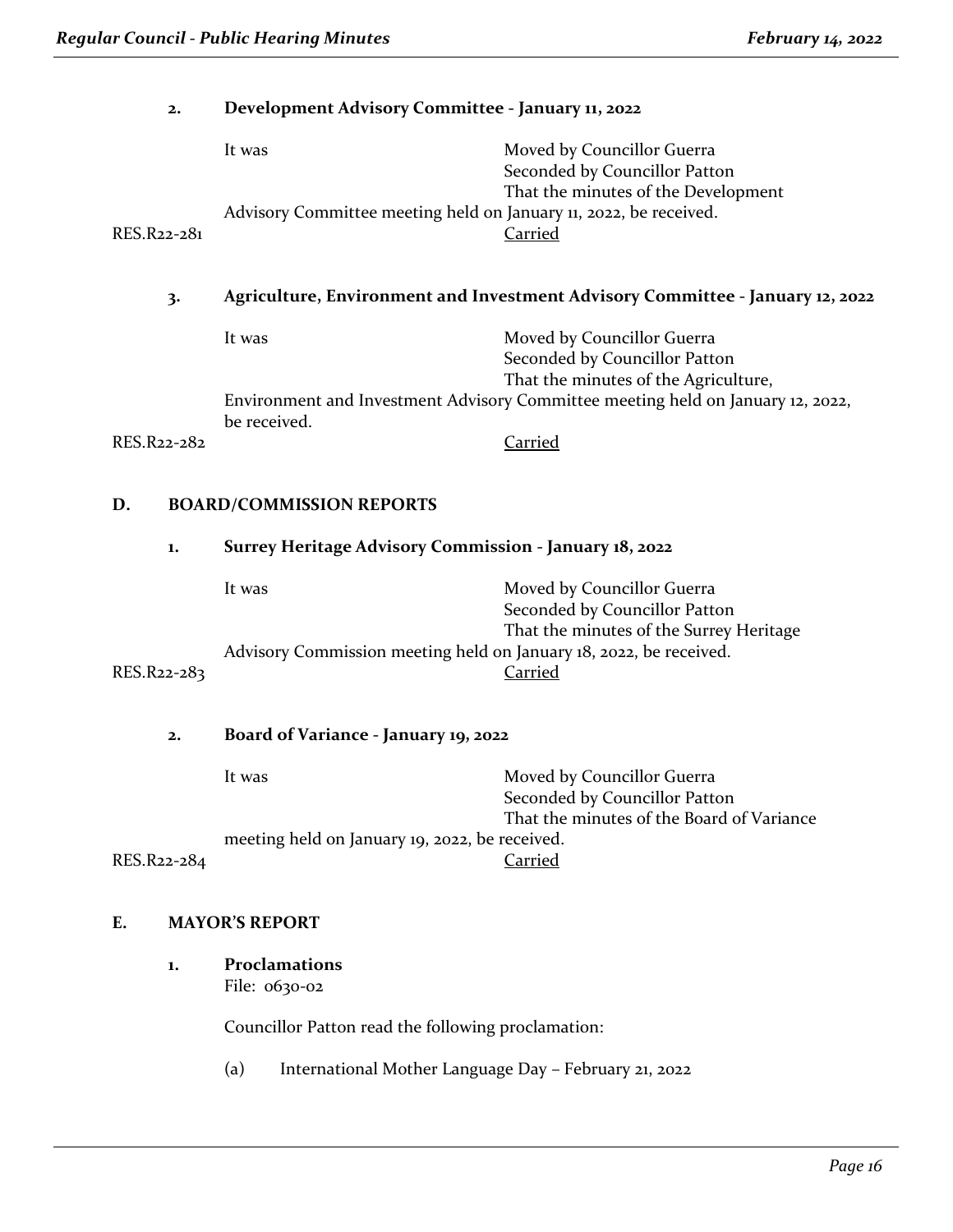Councillor Annis read the following proclamation:

(b) Heritage Week – February 21 – 27, 2022

Councillor Guerra read the following proclamation:

(c) Pink Shirt Day – February 23. 2022

#### **F. GOVERNMENTAL REPORTS**

This section had no items to consider.

#### **G. CORPORATE REPORTS**

The Corporate Reports, under date of February 14, 2022, were considered and dealt with as follows:

#### **Item No. R027 Indigenous Public Art in Surrey Libraries - Clayton File: 7800-01**

The General Manager, Parks, Recreation & Culture submitted a report to provide information on the Indigenous Public Art Projects in Library Facilities and to obtain Council approval to proceed with implementing the design for a public artwork at Surrey Libraries - Clayton.

It was **Moved by Councillor Guerra** Seconded by Councillor Patton That Council:

- 1. Receive Corporate Report R027 for information; and
- 2. Authorize staff to contract Roxanne Charles to complete the design for a public artwork at Surrey Libraries - Clayton, as generally described in the report and attached as Appendix "I".

RES.R22-285 Carried

#### **Item No. R028 Award of Contract No. 1220-040-2021-082 A & B Landscape Maintenance Services File: 6030-01**

The General Manager, Parks, Recreation & Culture submitted a report to obtain Council approval to award Contract No. 1220-040-2021-082 A & B to Horizon Landscape Contractors and Vane Lawn & Garden Services (1981) Ltd. respectively for the provision of landscape maintenance services in City parks.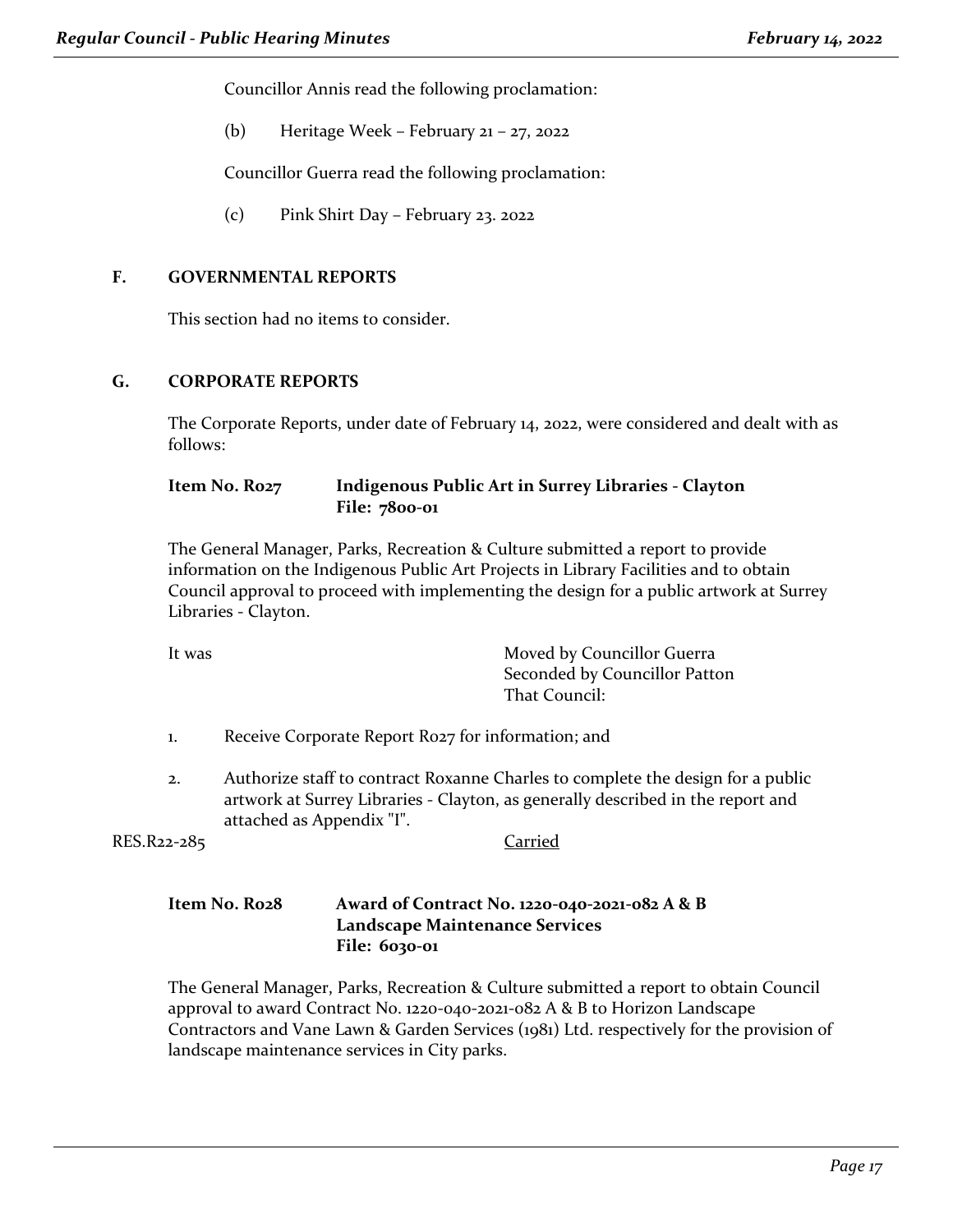| 1. | Receive Corporate Report Ro28 for information;                                                                                                                                                                                                       |
|----|------------------------------------------------------------------------------------------------------------------------------------------------------------------------------------------------------------------------------------------------------|
| 2. | Award Contract No. 1220-040-2021-082 A to Horizon Landscape Contractors, for<br>an initial one-year term in the amount of $$525,959.78$ (including GST) for the<br>provision of landscape maintenance services in City parks;                        |
| 3. | Award Contract No. 1220-040-2021-082 B to Vane Lawn and Garden Services (1981)<br>Ltd., for an initial one-year term in the amount of \$684,107.26 (including GST) for<br>the provision of landscape maintenance services in City parks;             |
| 4. | Set the expenditure authorization limit for Contract No. 1220-040-2021-082 A at<br>\$552,257.77 (including GST and contingency);                                                                                                                     |
| 5. | Set the expenditure authorization limit for Contract No. 1220-040-2021-082 B at<br>\$718,312.62(including GST and contingency);                                                                                                                      |
| 6. | Approve the option to extend Contract No. 1220-040-2021-082 A & B for up to<br>three additional one-year terms, including annual Vancouver Consumer Price<br>Index ("CPI") rate increases, at the City's discretion; and                             |
| 7. | Authorize the General Manager, Parks, Recreation & Culture to execute Contract<br>No. 1220-040-2021-082 A & B and approve and execute all contract renewals related<br>to Contract No.1220-040-2021-082 A & B within the approved annual expenditure |

Seconded by Councillor Patton

That Council:

It was **Moved by Councillor Guerra** 

authorization limits, per year (including GST, contingency, and CPI rate increases). RES.R22-286 Carried

### **Item No. R029 Award of Contract 1220-040-2021-090 Supply and Delivery of Watermain and Sanitary Pipe and Fittings File: 2320-20**

The General Manager, Engineering submitted a report to obtain Council's approval to award Contract No. 1220-040-2021-090 to EMCO Waterworks for the supply and delivery of watermain and sanitary sewer pipe and fittings.

It was **Moved by Councillor Guerra** Seconded by Councillor Patton That Council:

- 1. Award Contract No. 1220-040-2021-090 to EMCO Waterworks for the supply and delivery of watermain and sanitary sewer pipes and fittings in the amount of \$1,518,650.74 (including PST and GST);
- 2. Set the expenditure authorization limit for Contract No. 1220-040-2021-090 at \$1,595,000 (including PST and GST and contingency); and

3. Authorize the General Manager, Engineering to execute Contract No. 1220-040-2021-090. RES.R22-287 Carried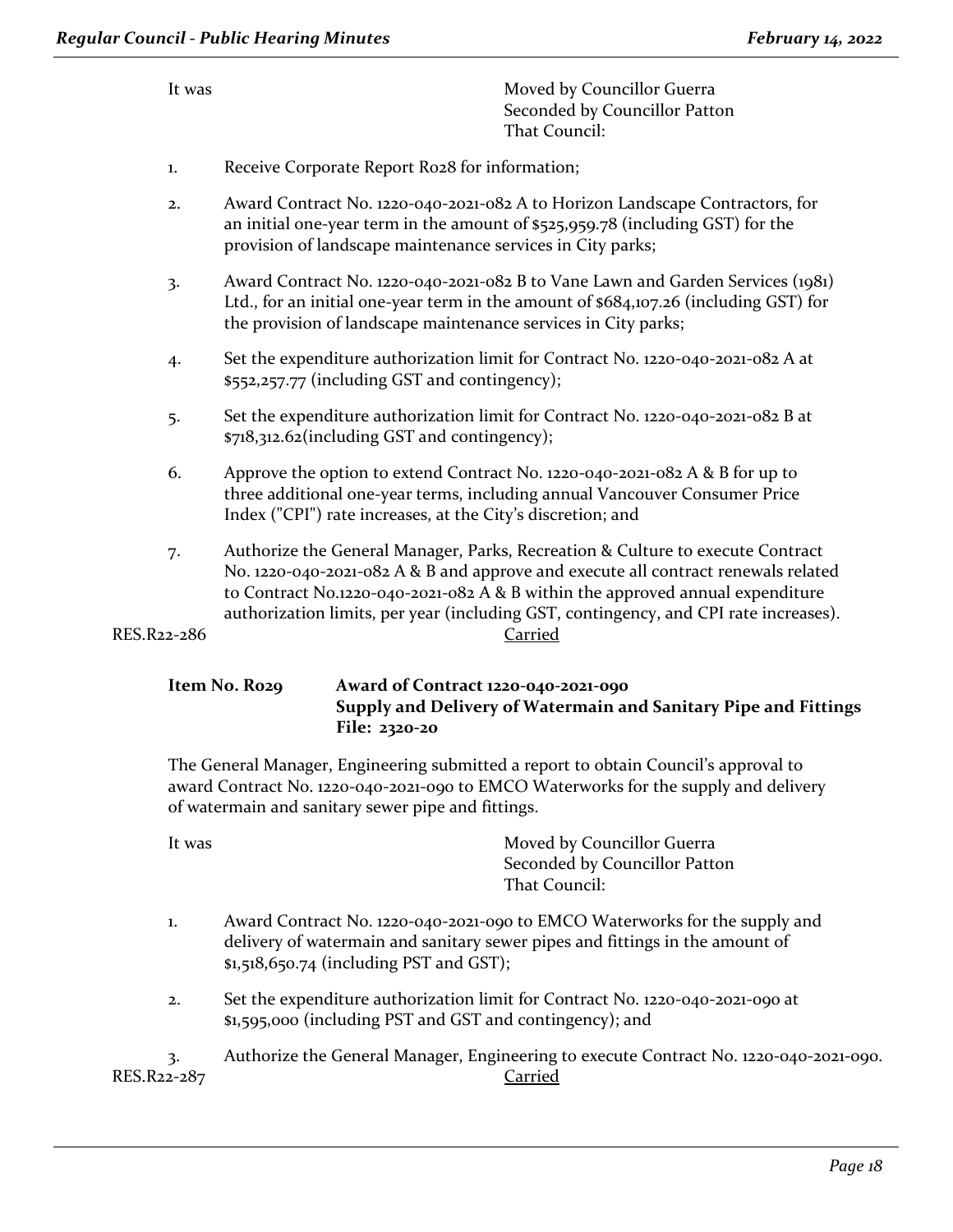#### **Item No. R030 Award of Contract No. 1718-046-11 Hyland Creek Pedestrian Bridge Removal and Replacement File: 1718-046/11**

The General Manager, Engineering submitted a report regarding the Award of Contract No. 1718-046-11 for the Hyland Creek Pedestrian Bridge removal and replacement.

| It was            | Moved by Councillor Guerra<br>Seconded by Councillor Patton<br>That Council:                                                                                                              |
|-------------------|-------------------------------------------------------------------------------------------------------------------------------------------------------------------------------------------|
| 1.                | Award Contract No. 1718-046-11 to GPM Civil Contracting Inc. in the amount of<br>\$481,131.00, including GST, for the replacement of the Hyland Creek Pedestrian<br>Bridge on 140 Street; |
| 2.                | Set the expenditure authorization limit for Contract No. 1718-046-11 at \$530,000.00<br>(including GST and contingency); and                                                              |
| 3.<br>RES.R22-288 | Authorize the General Manager, Engineering to execute Contract No. 1718-046-11.<br>Carried                                                                                                |
|                   | Item No. Ro31<br>Award of Contract No. 1721-010-21                                                                                                                                        |

The General Manager, Engineering submitted a report regarding Award of Contract No. 1721-010-21 regarding Cloverdale Sport and Ice Complex frontage works.

**Cloverdale Sport and Ice Complex Frontage Works**

| It was | Moved by Councillor Guerra    |
|--------|-------------------------------|
|        | Seconded by Councillor Patton |
|        | That Council:                 |

**File: 1721-010/21**

- 1. Award Contract No. 1721-010-21 to Crown Contracting Limited in the amount of \$1,370,738.99 (including GST) for the Cloverdale Sport and Ice Frontage Works;
- 2. Set the expenditure authorization limit for Contract No. 1721-010-21 at \$1,507,800.00 (including GST and contingency); and

3. Authorize the General Manager, Engineering to execute Contract No. 1721-010-21. RES.R22-289 Carried

#### **Item No. R032 Surrey Transportation Plan Phase 3 - Engagement Results File: 8630-40**

The General Manager, Engineering submitted a report to update Council on the Phase 3 public engagement results for the Surrey Transportation Plan.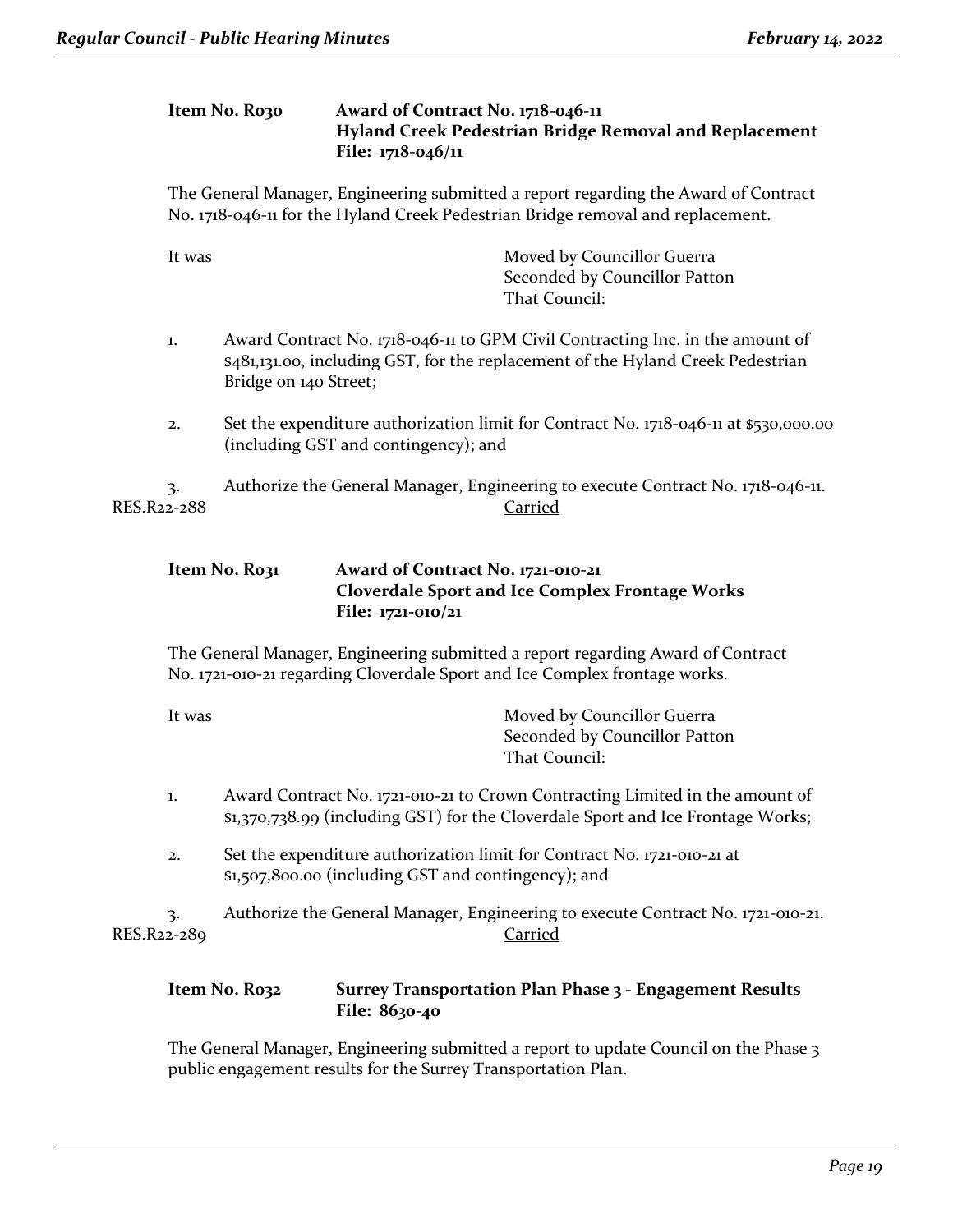It was **Moved by Councillor Guerra** Seconded by Councillor Patton That Council:

1. Receive Corporate Report R032 for information; and

2. Endorse staff's next steps for the four Bold Moves, as described in the report. RES.R22-290 Carried

#### **Item No. R033 Award of Contract No. 1220-040-2021-061 South Surrey Indigenous Carving Centre File: 1220-040-2021-061**

The Acting General Manager, Planning & Development submitted a report to obtain Council approval to award a Contract for the construction works of the South Surrey Indigenous Carving Centre to Fricia Construction Ltd.

It was **Moved by Councillor Guerra** Seconded by Councillor Patton That Council:

- 1. Award Contract No. 1220-040-2021-061 to Fricia Construction Ltd. in the amount of \$1,226,326.50 (including GST) for the South Surrey Indigenous Carving Centre;
- 2. Set the expenditure authorization limit for Contract No. 1220-040-2021-061 at \$1,344,092.40 (including GST and contingency); and
- 3. Authorize the General Manager, Planning & Development to execute Contract No. 1220-040-2021-061 and all related Change Orders within the approved expenditure authorization limit.

RES.R22-291 Carried

#### **Item No. R034 Increase in Scope of Work for Contract No. 1220-030-2021-023 Newton Community Centre –Design and Construction Administration Services File: 1220-030-2021-023**

The Acting General Manager, Planning & Development submitted a report to obtain Council approval to increase the expenditure authorization limit for Contract No. 1220-030-2021-023 with TKA+D + MJMA to complete the architectural design and construction administration services related to the Project.

| It was | Moved by Councillor Guerra    |
|--------|-------------------------------|
|        | Seconded by Councillor Patton |
|        | That Council:                 |

1. Receive Corporate Report R034 for information;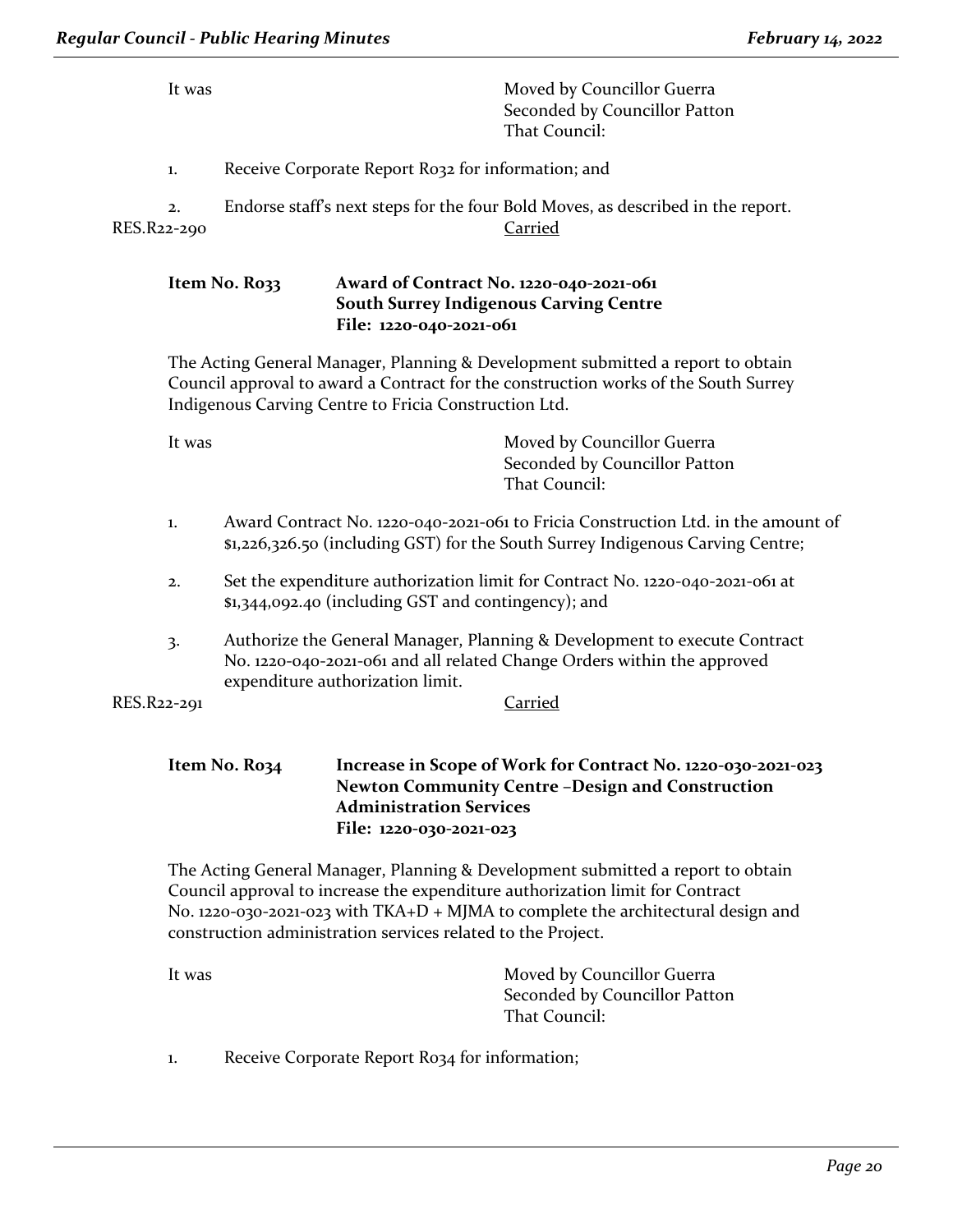- 2. Increase the expenditure authorization limit for Contract No. 1220-030-2021-023 with TKA+D Architecture + Design Inc. in association with MacLennan Jaunkalns Miller Architects Ltd. by \$2,744,630.99 from \$4,357,069.50 to \$7,101,700.49 (including GST) for Newton Community Centre;
- 3. Set the revised expenditure authorization limit for Contract No. 1220-030-2021-023 at \$7,900,000.00 (including GST and contingency); and
- 4. Authorize the General Manager, Planning & Development to execute Contract No. 1220-030-2021-023.

RES.R22-292 Carried

#### **Item No. R035 Increase Scope of Work for Contract No. 1220-030-2016-007 Cloverdale Sport & Ice Complex –Design and Construction Administration Services File: 1220-030-2016-007**

The Acting General Manager, Planning & Development submitted a report to obtain Council approval to increase the expenditure authorization limit on Contract No. 1220-030-2016-007 with TKA+RDH for the architectural design and construction administration services related to the Cloverdale Sport & Ice Complex.

| It was | Moved by Councillor Guerra    |
|--------|-------------------------------|
|        | Seconded by Councillor Patton |
|        | That Council:                 |

- 1. Receive Corporate Report R035 for information;
- 2. Increase the expenditure authorization limit for Contract No. 1220-030-2016-007 with Taylor Kurtz Architecture + Design Inc. in association with Rounthwaite, Dick and Hadley Architects Inc. by \$1,502,311.65 from \$1,126,755.00 to \$2,629,066.65 (including GST) for the Cloverdale Sport & Ice Complex;
- 3. Set the revised expenditure authorization limit for Contract No. 1220-030-2016-007 at \$2,900,000.00 (including GST and contingencies); and
- 4. Authorize the General Manager, Planning & Development to execute Contract No. 1220-030-2016-007.

RES.R22-293 Carried

# **Item No. R036 South Campbell Heights Update to Address MVRD Board Comments File: 0450-01**

The Acting General Manager, Planning & Development, and General Manager, Engineering submitted a report to provide Council with information on concerns raised at the January 28, 2022 Metro Vancouver Regional District Board ("MVRD Board") meeting, and subsequently discussed in a February 1, 2022 meeting between Metro Vancouver and City staff, as directed by the MVRD Board, regarding Surrey's proposed Regional Growth Strategy Amendment request related to the South Campbell Heights Plan.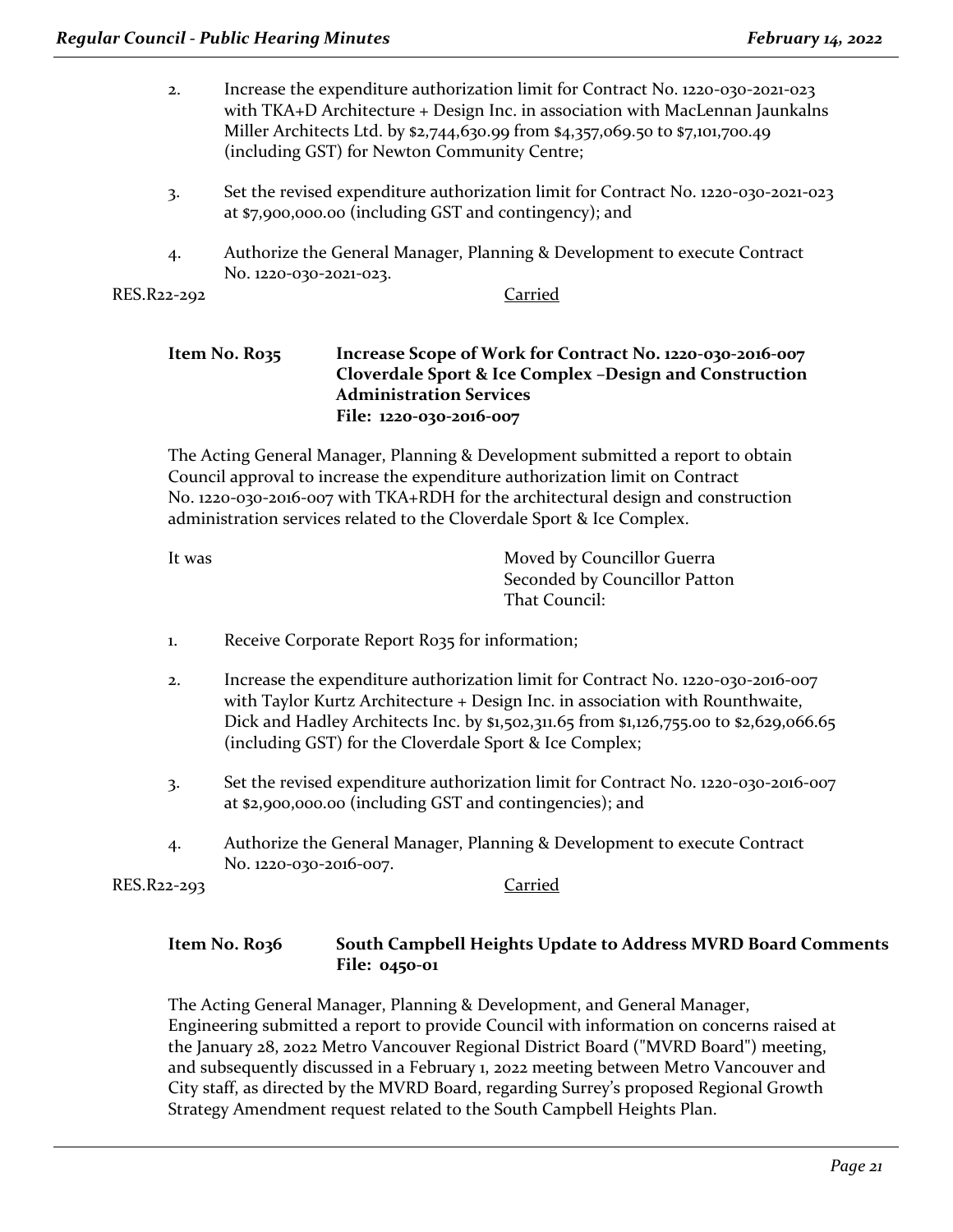| It was      | Moved by Councillor Guerra<br>Seconded by Councillor Patton<br>That Council:                                                         |
|-------------|--------------------------------------------------------------------------------------------------------------------------------------|
| 1.          | Receive Corporate Report Ro36 for information; and                                                                                   |
| 2.          | Direct the City Clerk to forward a copy of the report, related attachments and the<br>related Council resolution to Metro Vancouver. |
| RES.R22-294 | Carried<br>With Councillors Annis, Hundial and Locke<br>opposed.                                                                     |
|             |                                                                                                                                      |

#### **Item No. R037 Sponsorship Request – The Mixing Middle Competition File: 1850-01**

The General Manager, Finance submitted a report to address a request that was received from the Vancouver Urbanarium Society to join as a sponsoring partner in presenting the upcoming design competition entitled "The Mixing Middle". The awards presentation will be live streamed in February 2022.

| Moved by Councillor Guerra    |
|-------------------------------|
| Seconded by Councillor Patton |
| That Council:                 |
|                               |

- 1. Receive Corporate Report R037 for information; and
- 2. Approve from the Council Initiatives Fund, a sponsorship contribution of \$ 10,000 in support of the Mixing Middle competition.

RES.R22-295 Carried

# **Item No. R038 COVID-19: Emergency Operations Centre Update File: 7130-16**

The City Manager submitted a report is to provide Council a status update of various actions taken in response to COVID-19 since the last Corporate Report which was provided to Council at the January 17, 2022 Regular Council Public Hearing meeting (a copy of Corporate Report No. R012; 2022 is attached as Appendix "I").

| It was           | Moved by Councillor Guerra                 |
|------------------|--------------------------------------------|
|                  | Seconded by Councillor Patton              |
|                  | That Council receive Corporate Report Ro38 |
| for information. |                                            |
| RES.R22-296      | Carried                                    |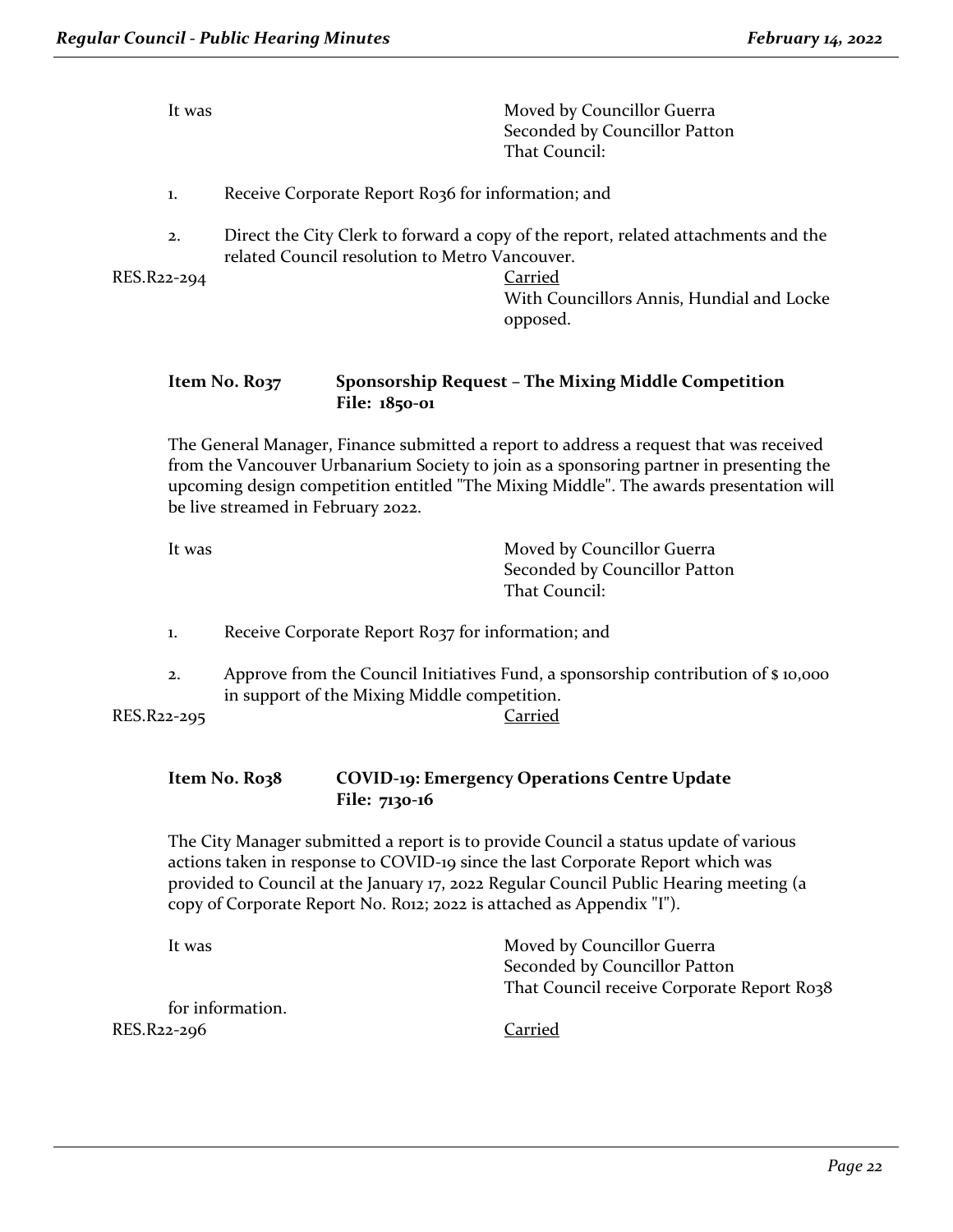#### **Item No. R039 Award of Contractor No. 1220-031-2021-002 for "Workforce Management Software Solution" for the Surrey Police Service File: 1220-031-2021-002**

The General Manager, Corporate Services, and Chief Constable, Surrey Police Services submitted a report to seek Council approval to award Contract No. 1220-031-2021-002 to lnTime Solutions Inc. for Workforce Management software for a three year term including implementation, annual licensing, and support, with the option to extend for up to three one-year extensions at the sole discretion of the City.

| It was | Moved by Councillor Guerra    |
|--------|-------------------------------|
|        | Seconded by Councillor Patton |
|        | That Council:                 |

- 1. Award Contract No. 1220-031-2021-002 to InTime Solutions Inc. for a three-year term in the amount of \$940,377 including GST and PST;
- 2. Set the expenditure authorization limit for contract No. 1220-031-2021-002 at \$1,081,433including (GST & PST and contingency);
- 3. Authorize the General Manager, Corporate Services to execute all related agreements and to concurrently assign all related agreements to the Surrey Police Service; and
- 4. Authorize the Surrey Police Service to approve payments up to the expenditure authorization limit for an initial three-year term, with the option of up to three, one-year extensions to a maximum amount of \$190,000 per year, including GST & PST.

RES.R22-297 Carried

With Councillors Annis, Hundial and Locke opposed.

#### **H. BYLAWS AND PERMITS**

#### **BUSINESS ARISING OUT OF THE PUBLIC HEARING**

1. "Surrey Official Community Plan Bylaw, 2013, No. 18020, Amendment Bylaw, 2022, No. 20565" 7919-0347-00 Owner: Empire Park Inc. Agent: DF Architecture Inc. (Jessie Arora) To amend Table 7a: Land Use Designation Exceptions by adding a site specific permission for site located at 6611 – 152A Street to allow density of up to 1.3 FAR. Council direction received January 31, 2022 It was **Moved by Councillor Guerra** Seconded by Councillor Patton That "Surrey Official Community Plan Bylaw, 2013, No. 18020, Amendment Bylaw, 2022, No. 20565" pass its third reading. RES.R22-298 Carried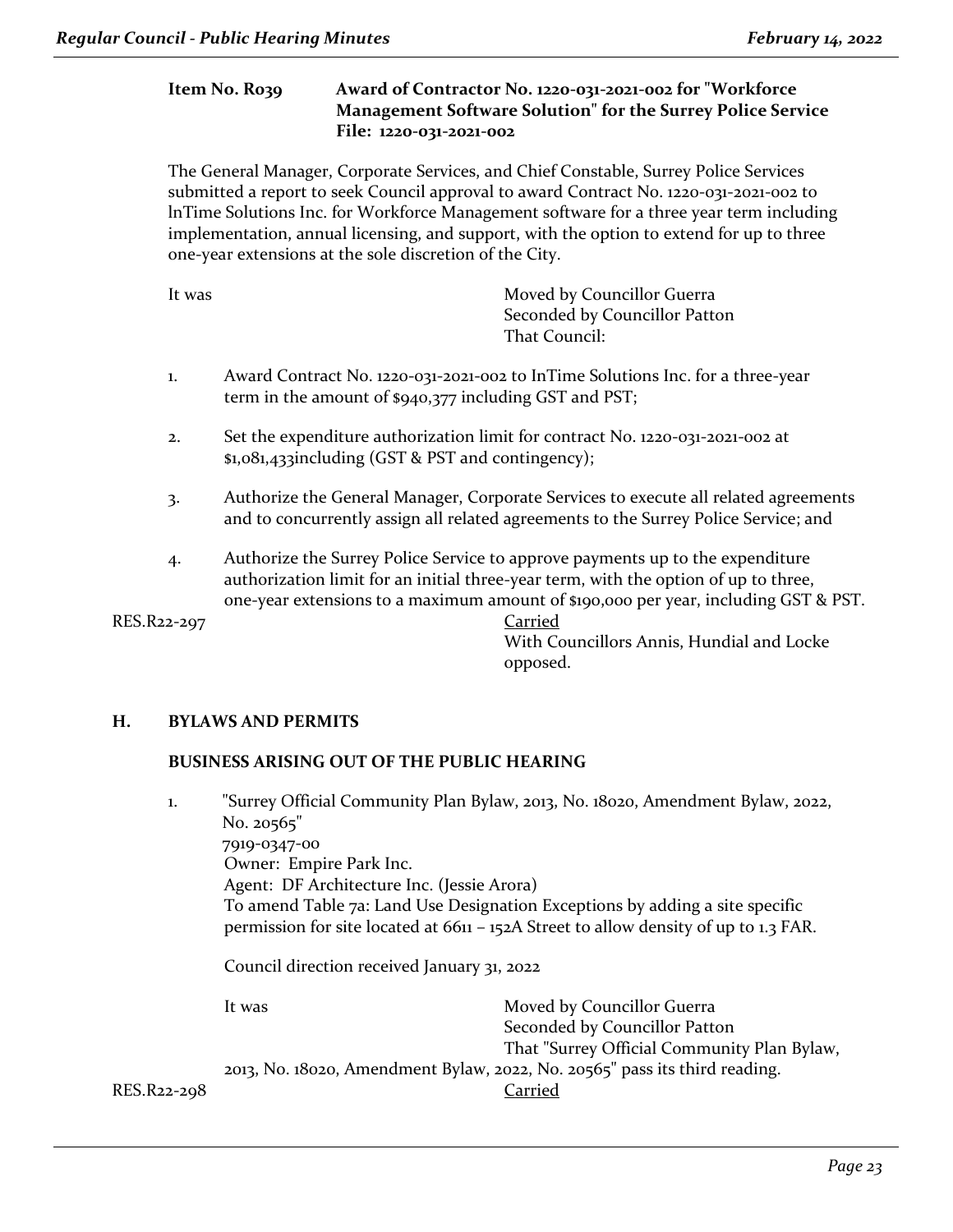|             | "Surrey Comprehensive Development Zone 42 (CD 42), Bylaw, 2022, No. 20566"<br>CD (Bylaw No. 17404) to CD - 6611 - 152A Street - to permit the development of a<br>3,919 square metre business park building with accessory commercial uses.                                                                                                                                                                                |                                                                                                                         |  |
|-------------|----------------------------------------------------------------------------------------------------------------------------------------------------------------------------------------------------------------------------------------------------------------------------------------------------------------------------------------------------------------------------------------------------------------------------|-------------------------------------------------------------------------------------------------------------------------|--|
|             | Council direction received January 31, 2022                                                                                                                                                                                                                                                                                                                                                                                |                                                                                                                         |  |
|             | It was                                                                                                                                                                                                                                                                                                                                                                                                                     | Moved by Councillor Guerra<br>Seconded by Councillor Patton<br>That "Surrey Comprehensive Development                   |  |
| RES.R22-299 | Zone $42$ (CD $42$ ), Bylaw, 2022, No. 20566" pass its third reading.                                                                                                                                                                                                                                                                                                                                                      | <b>Carried</b>                                                                                                          |  |
| 2.          | "Surrey Comprehensive Development Zone 41 (CD 41), Bylaw, 2021, No. 20571"<br>7920-0206-00<br>Owner: 1277005 B.C. Ltd. (Director Information: Luc Gosselin)<br>Agent: Whitetail Homes Ltd. (Luc Gosselin)<br>RF to CD - 13454 - 95 Avenue (13452 - 95 Avenue); 13460 and 13474 - 95 Avenue<br>To permit the development of a 6-storey apartment building consisting of<br>approximately 129 dwelling units in City Centre. |                                                                                                                         |  |
|             | Council direction received January 31, 2022                                                                                                                                                                                                                                                                                                                                                                                |                                                                                                                         |  |
| RES.R22-300 | It was<br>Zone $41$ (CD $41$ ), Bylaw, 2021, No. 20571" pass its third reading.                                                                                                                                                                                                                                                                                                                                            | Moved by Councillor Guerra<br>Seconded by Councillor Patton<br>That "Surrey Comprehensive Development<br><b>Carried</b> |  |
| 3.          | "Surrey Zoning Bylaw, 1993, No. 12000, Amendment Bylaw, 2022, No. 20572"<br>7921-0116-00<br>Owners: J. Sekhon, K. Sekhon, P. Sekhon, R. Sekhon, G. Sidhu<br>Agent: Coastland Engineering & Surveying Ltd. (Mike Helle)<br>CD (Bylaw No. $11829$ ) to RQ - $16628 - 88$ Avenue - to allow subdivision into two<br>quarter acre single-family residential lots.                                                              |                                                                                                                         |  |
|             | Council direction received January 31, 2022                                                                                                                                                                                                                                                                                                                                                                                |                                                                                                                         |  |
|             | It was                                                                                                                                                                                                                                                                                                                                                                                                                     | Moved by Councillor Guerra<br>Seconded by Councillor Patton<br>That "Surrey Zoning Bylaw, 1993, No. 12000,              |  |
| RES.R22-301 | Amendment Bylaw, 2022, No. 20572" pass its third reading.                                                                                                                                                                                                                                                                                                                                                                  | <b>Carried</b>                                                                                                          |  |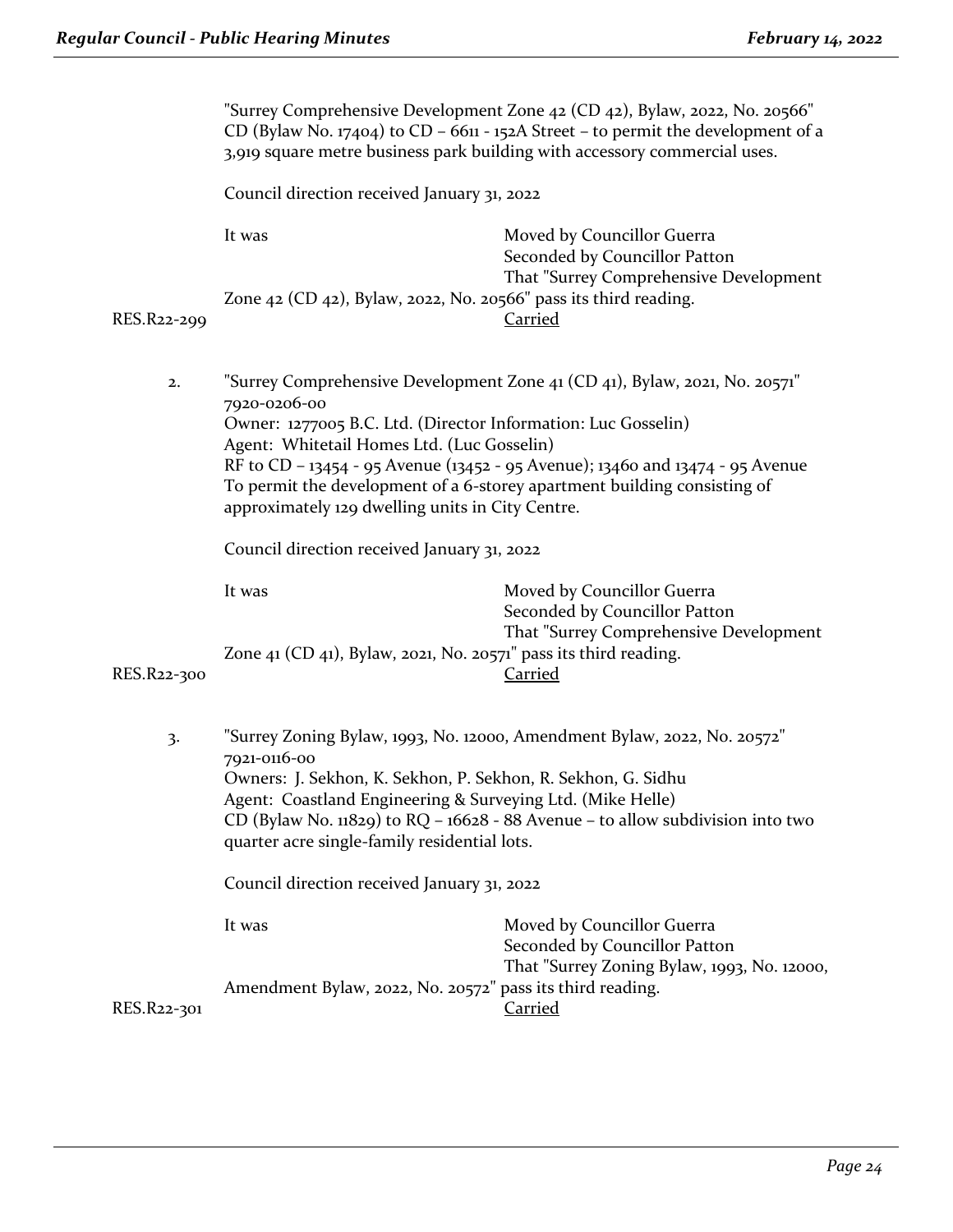| 4.          | "Surrey Zoning Bylaw, 1993, No. 12000, Amendment Bylaw, 2011, No. 17377,<br>Amendment Bylaw, 2015, No. 18399, Amendment Bylaw, 2015, No. 18514,<br>Amendment Bylaw, 2022, No. 20570"<br>7922-0003-00                                                                                                                            |                                                                                                                                                                  |  |
|-------------|---------------------------------------------------------------------------------------------------------------------------------------------------------------------------------------------------------------------------------------------------------------------------------------------------------------------------------|------------------------------------------------------------------------------------------------------------------------------------------------------------------|--|
|             | Agent: Tattbratz by: Disa Raven (Disa Raven Mills)                                                                                                                                                                                                                                                                              | Owner: 1283941 B.C. Ltd. (Director Information: Tilak R Arora, Renu B Arora)<br>To amend CD Bylaw No. 17377, as amended to permit a tattoo studio in an existing |  |
|             |                                                                                                                                                                                                                                                                                                                                 | building with retail, office and service uses in site located at 18810 - 72 Avenue.                                                                              |  |
|             | Council direction received January 31, 2022                                                                                                                                                                                                                                                                                     |                                                                                                                                                                  |  |
|             | It was                                                                                                                                                                                                                                                                                                                          | Moved by Councillor Guerra<br>Seconded by Councillor Patton                                                                                                      |  |
|             | Amendment Bylaw, 2011, No. 17377, Amendment Bylaw, 2015, No. 18399,                                                                                                                                                                                                                                                             | That "Surrey Zoning Bylaw, 1993, No. 12000,<br>Amendment Bylaw, 2015, No. 18514, Amendment Bylaw, 2022, No. 20570" pass its                                      |  |
| RES.R22-302 | third reading.                                                                                                                                                                                                                                                                                                                  | Carried                                                                                                                                                          |  |
|             | It was                                                                                                                                                                                                                                                                                                                          | Moved by Councillor Guerra<br>Seconded by Councillor Patton                                                                                                      |  |
|             | Amendment Bylaw, 2011, No. 17377, Amendment Bylaw, 2015, No. 18399,<br>adopted.                                                                                                                                                                                                                                                 | That "Surrey Zoning Bylaw, 1993, No. 12000,<br>Amendment Bylaw, 2015, No. 18514, Amendment Bylaw, 2022, No. 20570" be finally                                    |  |
| RES.R22-303 |                                                                                                                                                                                                                                                                                                                                 | <b>Carried</b>                                                                                                                                                   |  |
| 5.          | "Surrey Zoning Bylaw, 1993, No. 12000, Amendment Bylaw, 2022, No. 20568"<br>7921-0080-00                                                                                                                                                                                                                                        |                                                                                                                                                                  |  |
|             | Owners: D. Mackwood, L. Van Vliet, K. Waters, 1297581 B.C. Ltd.<br>(Director Information: Rajinder S Bhandall, Jaskirit Dhanju, Jasjot S Mann, Jaspal S Saini)<br>Agent: Hub Engineering Inc. (Mike Kompter)<br>RA to RF-10 and RF-13 - 16708 and 16732 - 20 Avenue - to allow subdivision into<br>19 single-family small lots. |                                                                                                                                                                  |  |
|             | Council direction received January 31, 2022                                                                                                                                                                                                                                                                                     |                                                                                                                                                                  |  |
|             | It was                                                                                                                                                                                                                                                                                                                          | Moved by Councillor Guerra<br>Seconded by Councillor Patton                                                                                                      |  |
| RES.R22-304 | Amendment Bylaw, 2022, No. 20568" pass its third reading.                                                                                                                                                                                                                                                                       | That "Surrey Zoning Bylaw, 1993, No. 12000,<br><b>Carried</b>                                                                                                    |  |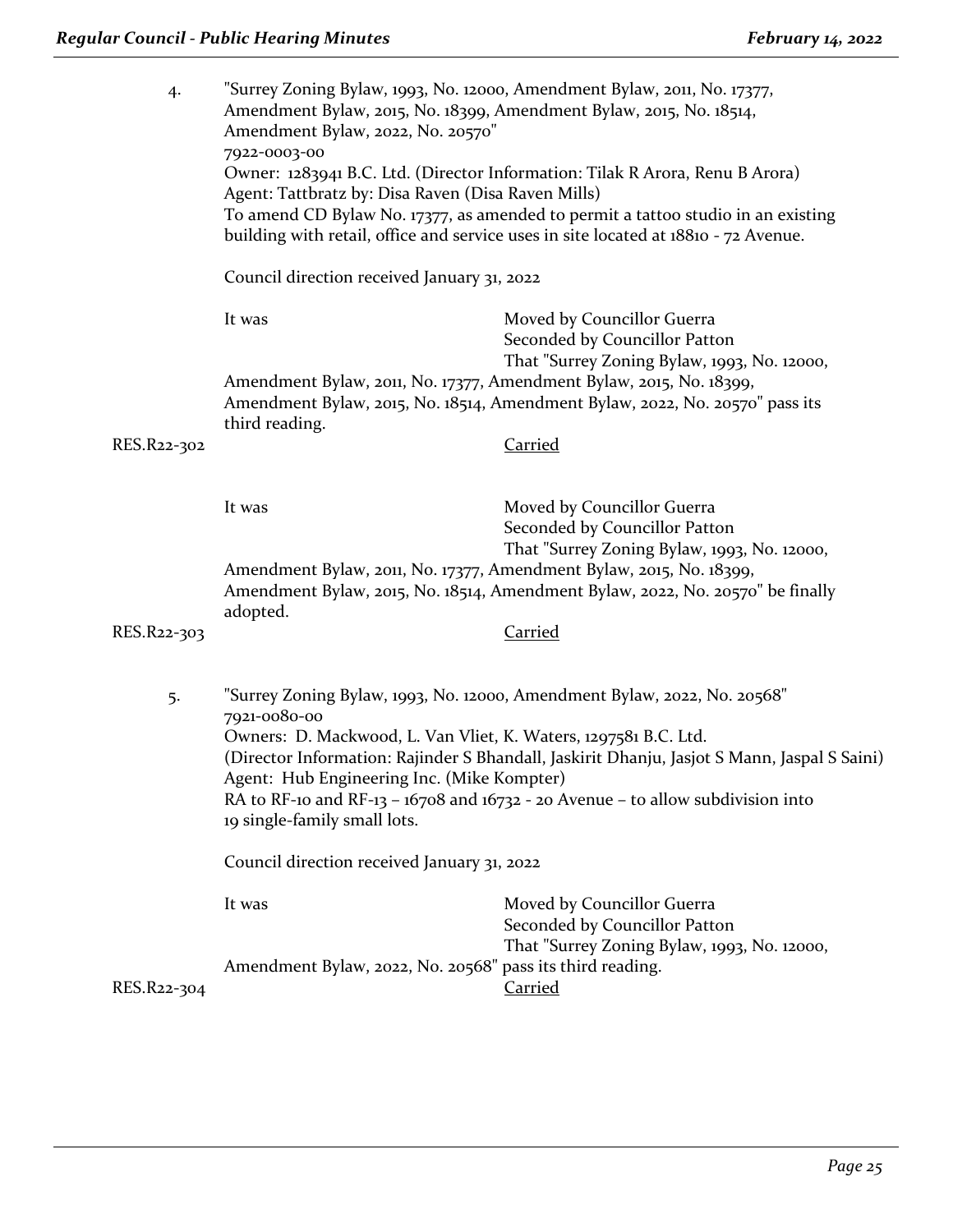| Development Variance Permit No. 7921-0080-00<br>16708 and 16732 - 20 Avenue - to reduce the minimum lot depth of a Type II<br>Corner Lot from 24 metres to 18 metres for Lot 1, and to reduce the minimum lot<br>depth of a Type I Interior lot from 28 metres to 27.6 metres for Lot 2. |                                                                                                                                                                                                                                                                                                                                                                       |                                                                                                                                                                  |  |
|------------------------------------------------------------------------------------------------------------------------------------------------------------------------------------------------------------------------------------------------------------------------------------------|-----------------------------------------------------------------------------------------------------------------------------------------------------------------------------------------------------------------------------------------------------------------------------------------------------------------------------------------------------------------------|------------------------------------------------------------------------------------------------------------------------------------------------------------------|--|
|                                                                                                                                                                                                                                                                                          | It was                                                                                                                                                                                                                                                                                                                                                                | Moved by Councillor Guerra<br>Seconded by Councillor Patton<br>That Council support Development Variance                                                         |  |
|                                                                                                                                                                                                                                                                                          | Permit No. 7921-0080-00 and consider issuance of the Permit upon final adoption<br>of the associated rezoning bylaw.                                                                                                                                                                                                                                                  |                                                                                                                                                                  |  |
| RES.R22-305                                                                                                                                                                                                                                                                              |                                                                                                                                                                                                                                                                                                                                                                       | <b>Carried</b>                                                                                                                                                   |  |
| 6.                                                                                                                                                                                                                                                                                       | 7920-0093-00<br>Owner: Farrell Estates Ltd.<br>Agent: Pacific Land Group (Oleg Verbenkov)                                                                                                                                                                                                                                                                             | "Surrey Zoning Bylaw, 1993, No. 12000, Amendment Bylaw, 2022, No. 20569"<br>A-2 to IB-1 - 2874 - 194 Street - to permit the development of a 10,013 square metre |  |
|                                                                                                                                                                                                                                                                                          | multi-tenant industrial building.                                                                                                                                                                                                                                                                                                                                     |                                                                                                                                                                  |  |
|                                                                                                                                                                                                                                                                                          | Council direction received January 31, 2022                                                                                                                                                                                                                                                                                                                           |                                                                                                                                                                  |  |
|                                                                                                                                                                                                                                                                                          | It was                                                                                                                                                                                                                                                                                                                                                                | Moved by Councillor Guerra<br>Seconded by Councillor Patton<br>That "Surrey Zoning Bylaw, 1993, No. 12000,                                                       |  |
| RES.R22-306                                                                                                                                                                                                                                                                              | Amendment Bylaw, 2022, No. 20569" pass its third reading.                                                                                                                                                                                                                                                                                                             | <b>Carried</b>                                                                                                                                                   |  |
| 7.                                                                                                                                                                                                                                                                                       | "Surrey Official Community Plan Bylaw, 2013, No. 18020, Amendment Bylaw, 2022,<br>No. 20573"<br>7921-0018-00<br>Owner: Manorlane Properties (Semiahmoo) Inc.<br>Agent: DF Architecture Inc. (Jessie Arora)<br>To amend Figure 3: General Land Use Designations to redesignate site located at<br>1670, 1680 and 1690 - 154 Street from Urban to Multiple Residential. |                                                                                                                                                                  |  |
|                                                                                                                                                                                                                                                                                          | Council direction received January 31, 2022                                                                                                                                                                                                                                                                                                                           |                                                                                                                                                                  |  |
|                                                                                                                                                                                                                                                                                          | It was                                                                                                                                                                                                                                                                                                                                                                | Moved by Councillor Guerra<br>Seconded by Councillor Patton                                                                                                      |  |
| RES.R22-307                                                                                                                                                                                                                                                                              | That "Surrey Official Community Plan Bylaw,<br>2013, No. 18020, Amendment Bylaw, 2022, No. 20573" pass its third reading.<br><b>Carried</b>                                                                                                                                                                                                                           |                                                                                                                                                                  |  |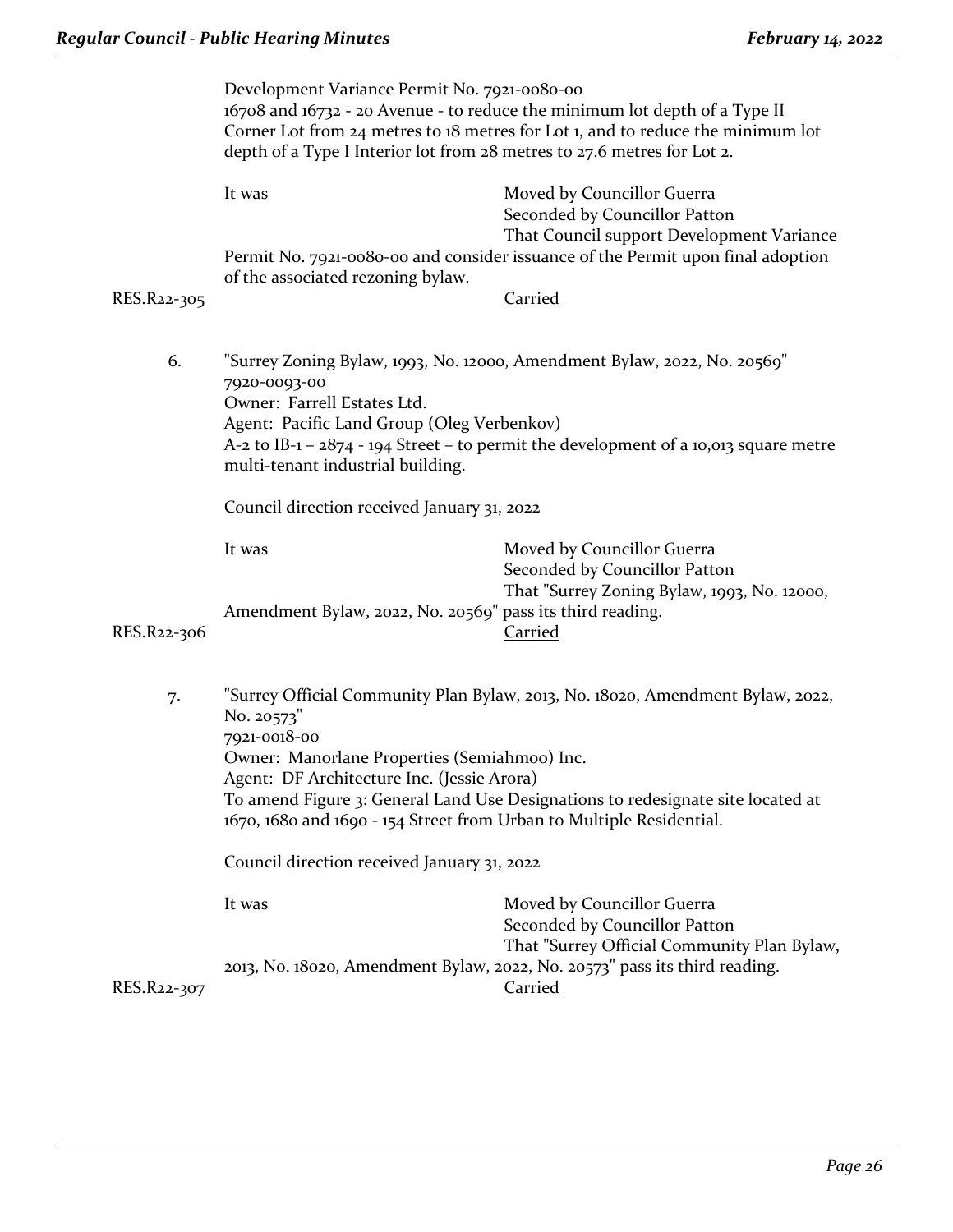|             | "Surrey Comprehensive Development Zone 43 (CD 43), Bylaw, 2022, No. 20574"<br>RF to CD – $1670$ , $1680$ and $1690 - 154$ Street – to permit the development of a<br>5-storey, 62-unit apartment building. |                                                             |
|-------------|------------------------------------------------------------------------------------------------------------------------------------------------------------------------------------------------------------|-------------------------------------------------------------|
|             | Council direction received January 31, 2022                                                                                                                                                                |                                                             |
|             | It was                                                                                                                                                                                                     | Moved by Councillor Guerra<br>Seconded by Councillor Patton |
| RES.R22-308 | That "Surrey Comprehensive Development<br>Zone 43 (CD 43), Bylaw, 2022, No. 20574" pass its third reading.<br>Carried                                                                                      |                                                             |
|             |                                                                                                                                                                                                            |                                                             |

8. "Surrey Official Community Plan Bylaw, 2013, No. 18020, Text Amendment Bylaw, 2022, No. 20554" 3900-20-20554 – Regulatory Text Amendment A bylaw to redesignate properties in the Semiahmoo Town Centre Plan to define future land uses that the City will consider over time to guide future growth. In addition, Figures 4, 15, 42 and 63 are updated to identify the boundaries of the Semiahmoo Town Centre.

Council direction received January 31, 2022 Corporate Report Item No. 2022-R025

This item was out of order.

9. "Surrey Zoning Bylaw, 1993, No. 12000, Text Amendment Bylaw, 2022, No. 20555" 3900-20-20555 – Regulatory Text Amendment A bylaw to amend Schedule D to update the Semiahmoo Town Centre area map, and to insert a new plan area in Schedule G of the Zoning Bylaw to reflect the community amenity contributions payable in the Semiahmoo Town Centre Plan area, based upon the density bonus concept.

Council direction received January 31, 2022 Corporate Report Item No. 2022-R025

This item was out of order.

#### **PERMITS - APPROVAL**

10. Development Variance Permit No. 7922-0006-00 8176 – 168A Street Owner: S. Bumbrah, E. Yi Agent: S. Bumbrah The applicant is requesting a variance to reduce the minimum rear yard setback for the principle building from 7.5 metres to 1.52 metres in order to construct an upper floor deck as an extension to the principal building.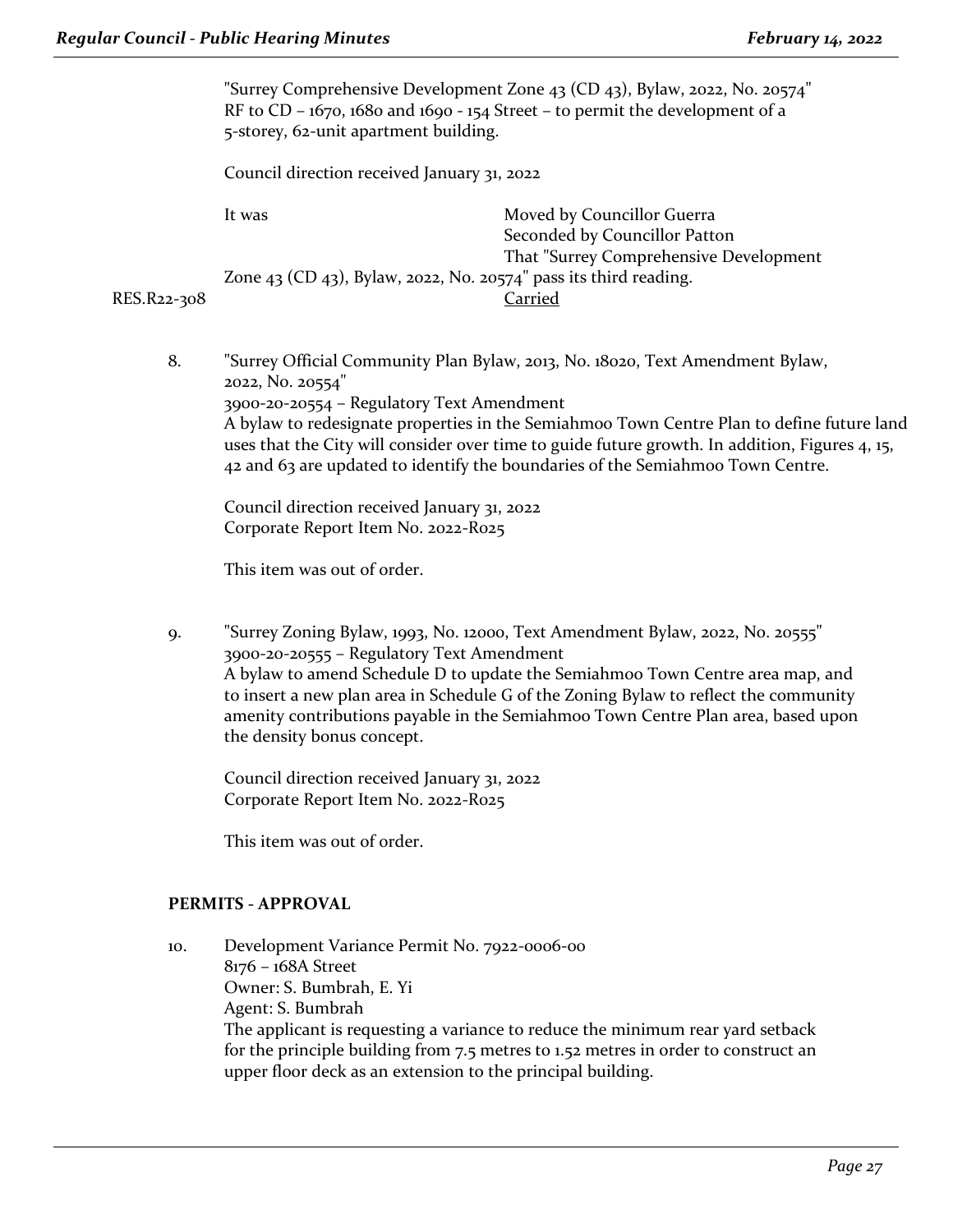One piece of correspondence expressing opposition was received prior to the printing of this agenda

|             | It was                                        | Moved by Councillor Guerra             |
|-------------|-----------------------------------------------|----------------------------------------|
|             |                                               | Seconded by Councillor Patton          |
|             |                                               | That Council authorize the issuance of |
|             | Development Variance Permit No. 7922-0006-00. |                                        |
| RES.R22-309 |                                               | Carried                                |

11. Development Variance Permit No. 7920-0289-00 13791 - 56 Avenue Owner: 1269661 B.C. Ltd. (Director Information: Harmanjit S Sandhu, Amitoj Sanghera) Agent: Hub Engineering Inc. (Mike Kompter) The applicant is requesting a variance to reduce the minimum lot depth from 30 metres to 9.4 metres for the western portion of proposed Lot 3, in order to allow subdivision into three single family lots.

One piece of correspondence expressing opposition was received prior to the printing of this agenda

|             | It was                                        | Moved by Councillor Guerra             |
|-------------|-----------------------------------------------|----------------------------------------|
|             |                                               | Seconded by Councillor Patton          |
|             |                                               | That Council authorize the issuance of |
|             | Development Variance Permit No. 7920-0289-00. |                                        |
| RES.R22-310 |                                               | Carried                                |

#### **PERMITS - SUPPORT**

| 12.         | Development Variance Permit No. 7921-0165-00<br>17071 - 88 Avenue<br>Owner: G. Brar, K. Brar<br>Agent: G. Brar<br>The applicant is requesting a variance to increase the maximum height for a single<br>family dwelling from 9.0 metres to 9.98 metres in order to raise the proposed |                                                                                                          |  |
|-------------|---------------------------------------------------------------------------------------------------------------------------------------------------------------------------------------------------------------------------------------------------------------------------------------|----------------------------------------------------------------------------------------------------------|--|
|             | dwelling above the flood construction level.<br>One piece of correspondence expressing opposition was received prior to the<br>printing of this agenda                                                                                                                                |                                                                                                          |  |
|             | It was                                                                                                                                                                                                                                                                                | Moved by Councillor Guerra<br>Seconded by Councillor Patton<br>That Council support Development Variance |  |
| RES.R22-311 | Permit No. 7921-0165-00, and consider issuance of the Permit upon final approval<br>of the associated Development Permit.<br>larried                                                                                                                                                  |                                                                                                          |  |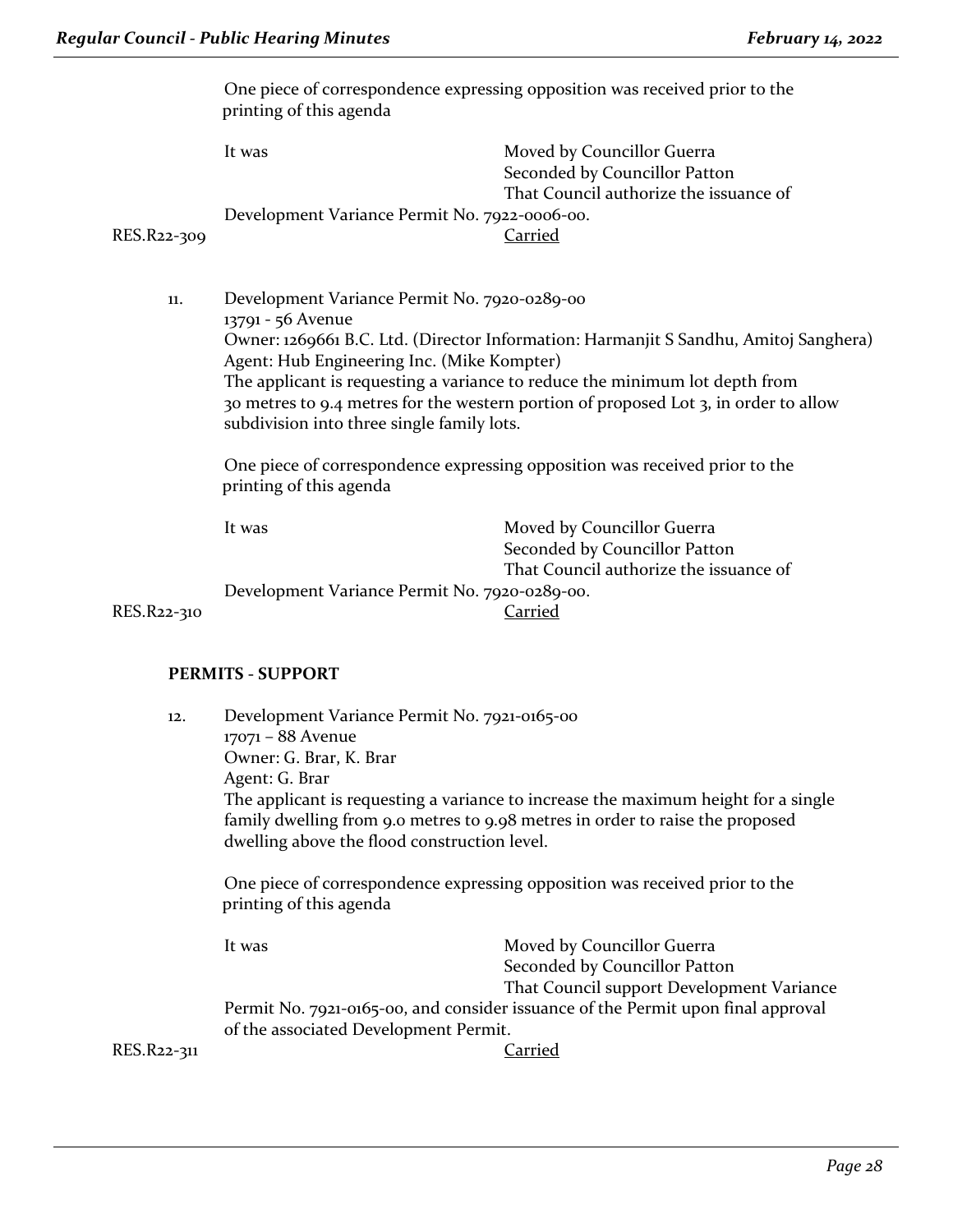# **FINAL ADOPTIONS**

| 13.         | No. 20559"<br>3900-20-20559 - Regulatory Text Amendment<br>Information and Protection of Privacy Act.<br>Council direction received January 17, 2022<br>Corporate Report Item No. 2022-Roio                                                                                                                                                                                                          | "Freedom of Information Bylaw, 1999, No. 13662, Amendment Bylaw, 2022,<br>A bylaw to incorporate minor text and formatting amendments, and to permit an<br>application fee to align with recent changes to section 75 of the Freedom of |
|-------------|------------------------------------------------------------------------------------------------------------------------------------------------------------------------------------------------------------------------------------------------------------------------------------------------------------------------------------------------------------------------------------------------------|-----------------------------------------------------------------------------------------------------------------------------------------------------------------------------------------------------------------------------------------|
|             | It was                                                                                                                                                                                                                                                                                                                                                                                               | Moved by Councillor Guerra<br>Seconded by Councillor Patton<br>That "Freedom of Information Bylaw, 1999,                                                                                                                                |
| RES.R22-312 | No. 13662, Amendment Bylaw, 2022, No. 20559" be finally adopted.                                                                                                                                                                                                                                                                                                                                     | <b>Carried</b><br>With Councillors Annis, Hundial and Locke<br>opposed.                                                                                                                                                                 |
| 14.         | "Surrey Municipal Ticket Information Utilization Bylaw, 1994, No. 12508,<br>Amendment Bylaw, 2022, No. 20561"<br>3900-20-20561 - Regulatory Text Amendment<br>A Bylaw to amend Schedule 5 to align with changes to the Building Bylaw and to<br>permit the issuance of penalties to the maximum allowed under the<br>Community Charter for contraventions of Surrey Building Bylaw, 2012, No. 17850. |                                                                                                                                                                                                                                         |
|             | Council direction received January 31, 2022<br>Corporate Report Item No. 2022-R022                                                                                                                                                                                                                                                                                                                   |                                                                                                                                                                                                                                         |
|             | It was                                                                                                                                                                                                                                                                                                                                                                                               | Moved by Councillor Guerra<br>Seconded by Councillor Patton<br>That "Surrey Municipal Ticket Information                                                                                                                                |
| RES.R22-313 |                                                                                                                                                                                                                                                                                                                                                                                                      | Utilization Bylaw, 1994, No. 12508, Amendment Bylaw, 2022, No. 20561" be finally adopted.<br>Carried                                                                                                                                    |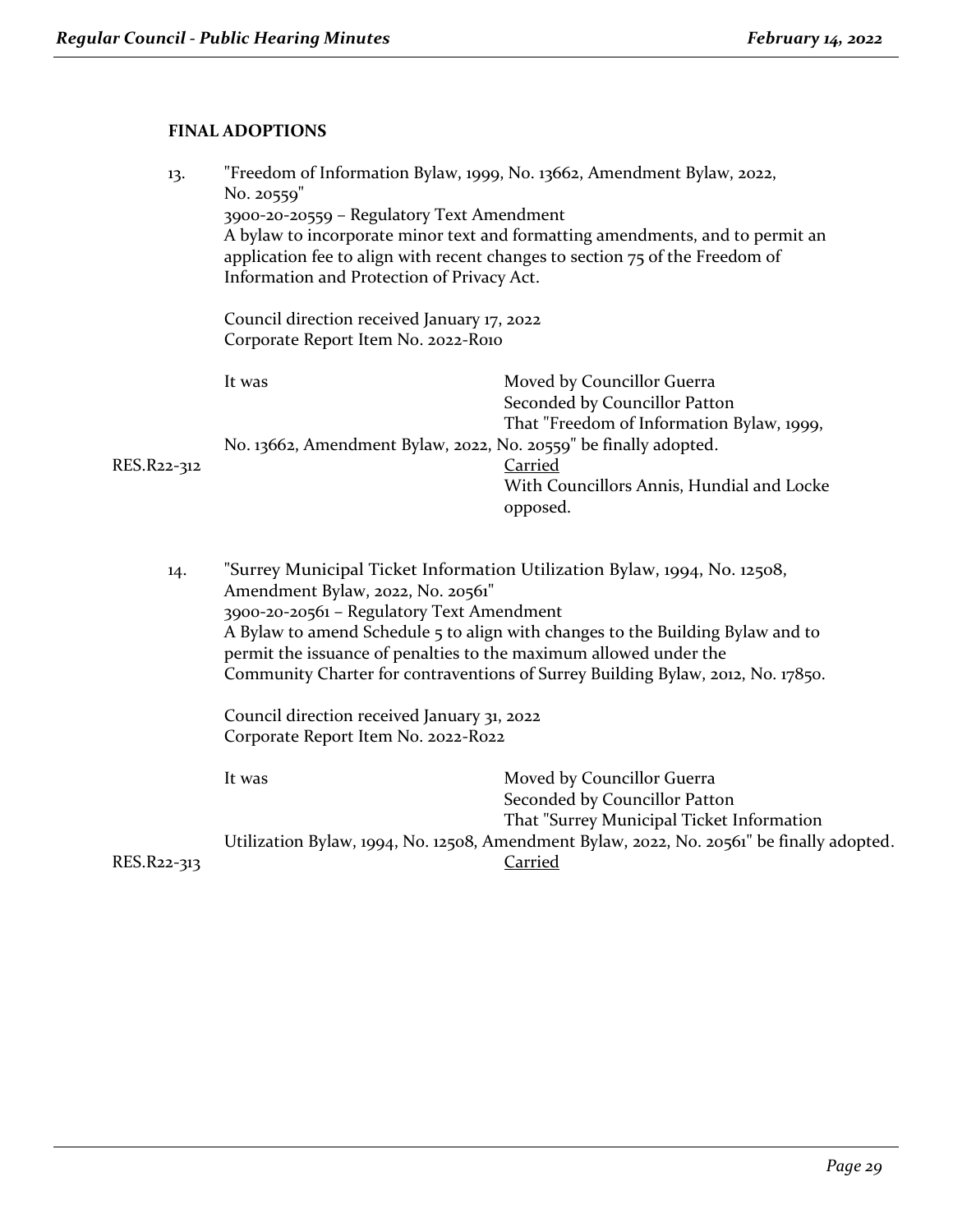| 15.         | "Surrey Building Bylaw, 2012, No. 17850, Amendment Bylaw, 2022, No. 20562"<br>3900-20-20562 - Regulatory Text Amendment<br>A bylaw to amend Part 14, Part 19 and Schedule "A" to allow additional tools in<br>relation to enforcement actions and the issuance of notices and fines for<br>contravening, removing, covering, or tampering with stop work order notices that<br>have been issued by the City.<br>Council direction received January 31, 2022<br>Corporate Report Item No. 2022-R022 |                                                                                                                                   |  |
|-------------|----------------------------------------------------------------------------------------------------------------------------------------------------------------------------------------------------------------------------------------------------------------------------------------------------------------------------------------------------------------------------------------------------------------------------------------------------------------------------------------------------|-----------------------------------------------------------------------------------------------------------------------------------|--|
|             |                                                                                                                                                                                                                                                                                                                                                                                                                                                                                                    |                                                                                                                                   |  |
|             | It was                                                                                                                                                                                                                                                                                                                                                                                                                                                                                             | Moved by Councillor Guerra<br>Seconded by Councillor Patton                                                                       |  |
| RES.R22-314 | No. 17850", Amendment Bylaw, 2022, No. 20562" be finally adopted.                                                                                                                                                                                                                                                                                                                                                                                                                                  | That "Surrey Building Bylaw, 2012,<br>Carried                                                                                     |  |
| 16.         | "Surrey Bylaw Notice Enforcement Bylaw, 2016, No. 18691, Amendment Bylaw,<br>2022, No. 20563"<br>3900-20-20563 - Regulatory Text Amendment<br>A bylaw to amend Part 3 of Schedule A - Contraventions and Penalties to align<br>with recent amendments to Surrey Building Bylaw, 2012, No. 17850 and to<br>encourage the prompt payment of notices.<br>Council direction received January 31, 2022                                                                                                  |                                                                                                                                   |  |
|             | Corporate Report Item No. 2022-R022<br>It was                                                                                                                                                                                                                                                                                                                                                                                                                                                      | Moved by Councillor Guerra<br>Seconded by Councillor Patton                                                                       |  |
| RES.R22-315 |                                                                                                                                                                                                                                                                                                                                                                                                                                                                                                    | That "Surrey Bylaw Notice Enforcement<br>Bylaw, 2016, No. 18691, Amendment Bylaw, 2022, No. 20563" be finally adopted.<br>Carried |  |
| I.          | <b>CLERK'S REPORT</b>                                                                                                                                                                                                                                                                                                                                                                                                                                                                              |                                                                                                                                   |  |
| 1.          | <b>Delegation Requests</b>                                                                                                                                                                                                                                                                                                                                                                                                                                                                         |                                                                                                                                   |  |
|             | Laura Ballance, Director, and Greg Timm, Chair<br>(a)<br>Canada Cup Women's Softball Tournament<br>File: 0550-20-10                                                                                                                                                                                                                                                                                                                                                                                |                                                                                                                                   |  |

It was Moved by Councillor Guerra Seconded by Councillor Patton That Laura Ballance, Director, and Greg Timm, Chair, Canada Cup Women's Softball Tournament be heard as a delegation at Council-in-Committee. RES.R22-316 Carried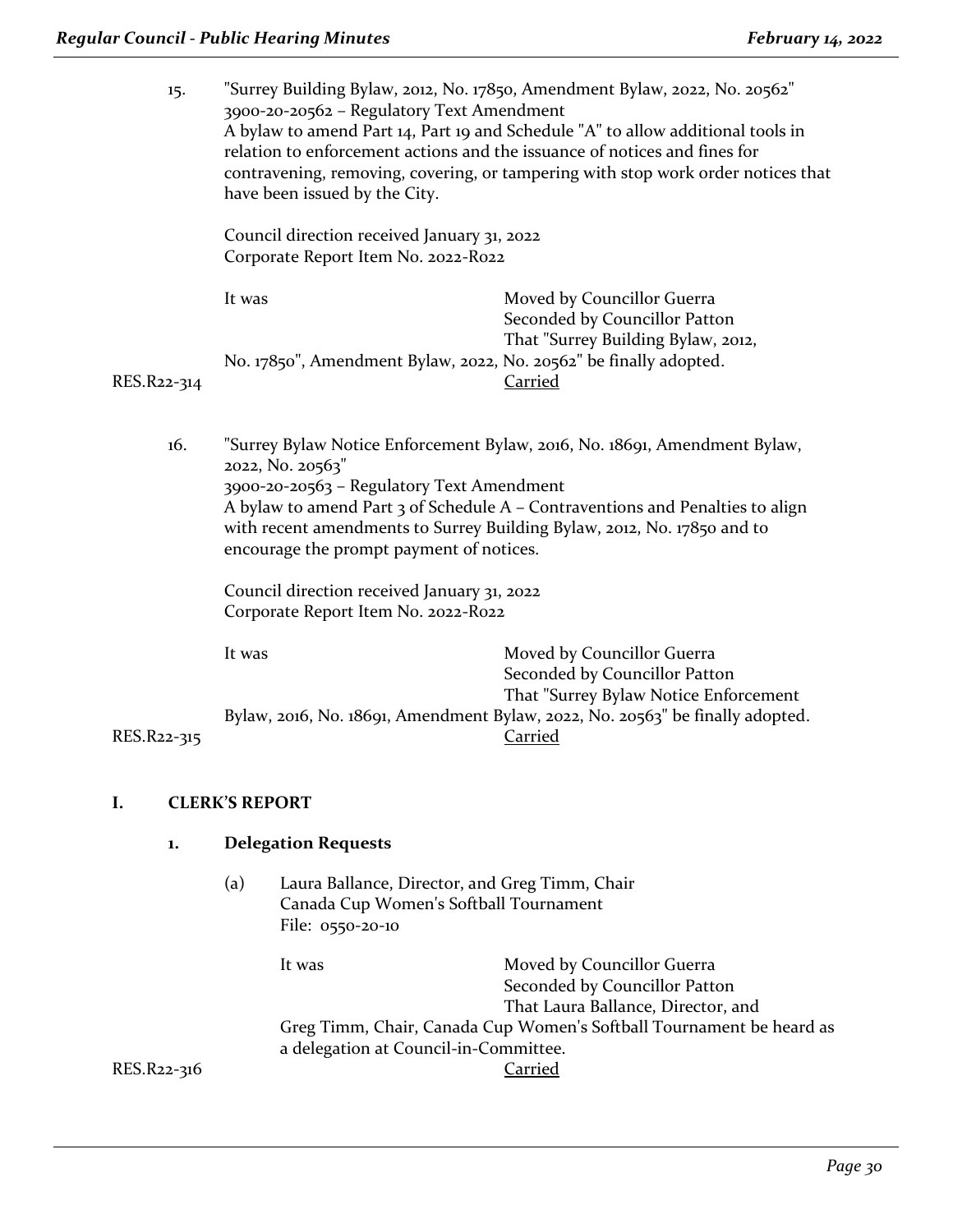| 2.                                                                                                                                                                                                                                                                                                                                                                                                                                                                                | <b>Bylaw Officer Appointments</b>                                                         |                                                                                                                                                                                                                                                                                                                                                                                                                                                                                                                     |                                                                                                                                                                                                                                                    |
|-----------------------------------------------------------------------------------------------------------------------------------------------------------------------------------------------------------------------------------------------------------------------------------------------------------------------------------------------------------------------------------------------------------------------------------------------------------------------------------|-------------------------------------------------------------------------------------------|---------------------------------------------------------------------------------------------------------------------------------------------------------------------------------------------------------------------------------------------------------------------------------------------------------------------------------------------------------------------------------------------------------------------------------------------------------------------------------------------------------------------|----------------------------------------------------------------------------------------------------------------------------------------------------------------------------------------------------------------------------------------------------|
|                                                                                                                                                                                                                                                                                                                                                                                                                                                                                   | (a)                                                                                       | By-law Enforcement Officer Appointment (Bylaw Services Officer)<br>File: 2770-01                                                                                                                                                                                                                                                                                                                                                                                                                                    |                                                                                                                                                                                                                                                    |
|                                                                                                                                                                                                                                                                                                                                                                                                                                                                                   |                                                                                           | It was                                                                                                                                                                                                                                                                                                                                                                                                                                                                                                              | Moved by Councillor Guerra<br>Seconded by Councillor Patton<br>That Pursuant to Section 146 of the<br>Community Charter, S.B.C. 2003, c.26 and amendments thereto and the<br>Appointment of By-law Enforcement Officers By-law 1994, No. 12167, as |
| amended, Amandeep Cheema and David Boyd are hereby appointed under<br>Section 146 of the Community Charter, S.B.C. 2003, c.26 and amendments<br>thereto and the Appointment of By-law Enforcement Officers By-law 1994,<br>No. 12167, as a By-law Enforcement Officer (under a Bylaw Services Officer<br>designation) for the City of Surrey until the termination of the person's<br>employment by the City of Surrey as a By-law Enforcement Officer.<br>Carried<br>RES.R22-317 |                                                                                           |                                                                                                                                                                                                                                                                                                                                                                                                                                                                                                                     |                                                                                                                                                                                                                                                    |
|                                                                                                                                                                                                                                                                                                                                                                                                                                                                                   | (b)<br>By-law Enforcement Officer Appointment (Community Patrol Officer)<br>File: 2770-01 |                                                                                                                                                                                                                                                                                                                                                                                                                                                                                                                     |                                                                                                                                                                                                                                                    |
|                                                                                                                                                                                                                                                                                                                                                                                                                                                                                   |                                                                                           | It was                                                                                                                                                                                                                                                                                                                                                                                                                                                                                                              | Moved by Councillor Guerra<br>Seconded by Councillor Patton<br>That Pursuant to Section 146 of the                                                                                                                                                 |
|                                                                                                                                                                                                                                                                                                                                                                                                                                                                                   |                                                                                           | Community Charter, S.B.C. 2003, c.26 and amendments thereto and the<br>Appointment of By-law Enforcement Officers By-law 1994, No. 12167, as<br>amended, Andrew Hardwood is hereby appointed under Section 146 of the<br>Community Charter, S.B.C. 2003, c.26 and amendments thereto and the<br>Appointment of By-law Enforcement Officers By-law 1994, No. 12167, as<br>By-law Enforcement Officers (under a Community Patrol Officer<br>designation) for the City of Surrey until the termination of the person's |                                                                                                                                                                                                                                                    |
| RES.R22-318                                                                                                                                                                                                                                                                                                                                                                                                                                                                       |                                                                                           |                                                                                                                                                                                                                                                                                                                                                                                                                                                                                                                     | employment by the City of Surrey as a By-law Enforcement Officer.<br>Carried                                                                                                                                                                       |

# **J. NOTICE OF MOTION**

# **1. Childcare Space at School District Facilities** File: 4750-01

At the February 14, 2022 Regular Council – Public Hearing meeting, Councillor Annis provided the following Notice of Motion:

"That staff begin discussions with the School District, School Board and Provincial government to determine how schools can help provide much needed local daycare space on their premises both before and after school."